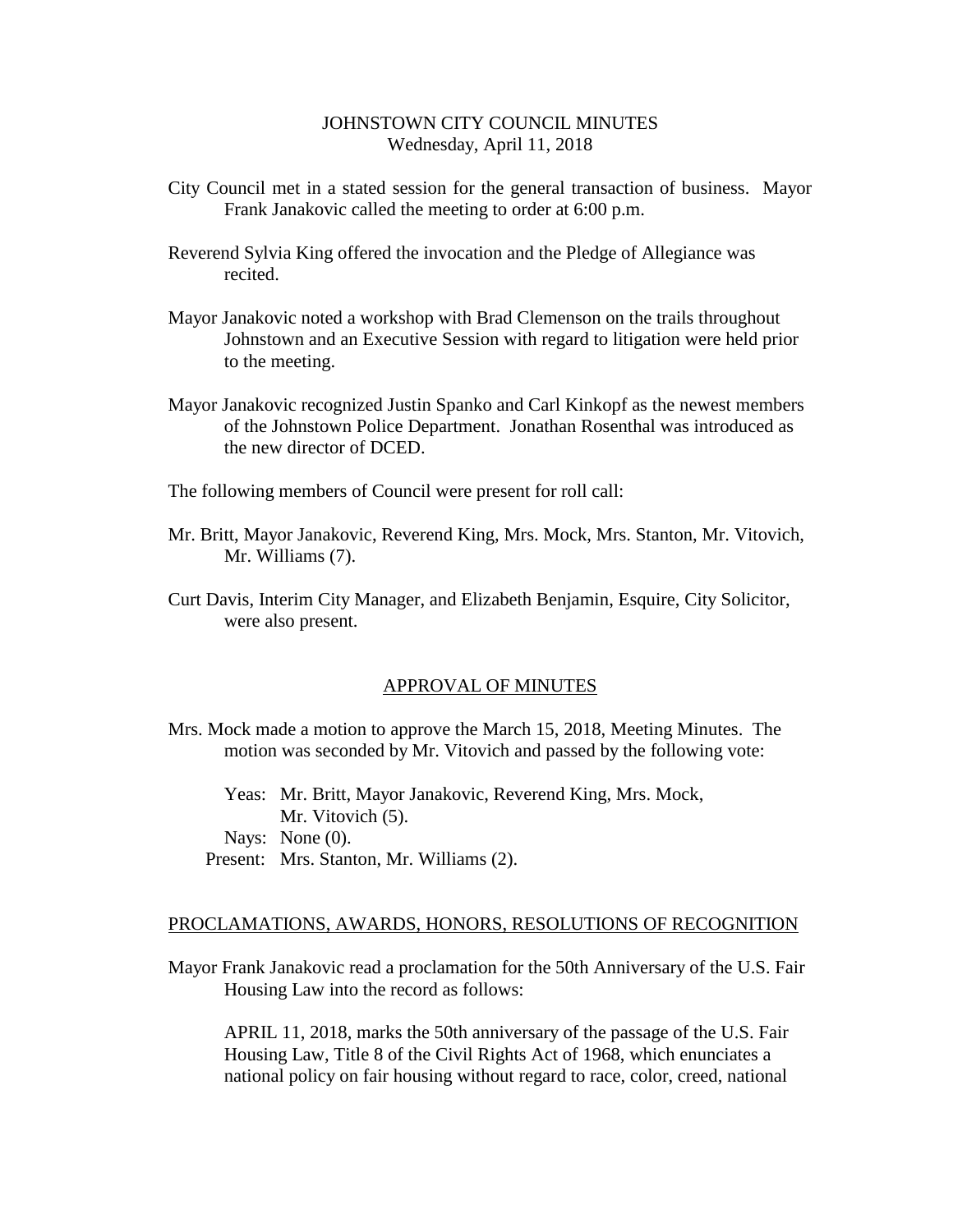origin, sex, familial status and handicaps, and mandates fair housing opportunities for all citizens.

AND the Fair Housing Law prohibits discrimination of the sale or rental of residential housing based on race, color, creed, national origin, sex, familial status, or handicap.

AND the assistance Fair Housing legislation renders its citizens in their efforts to gain access to affordable housing as considerable and perhaps intangible. And the commitment and effort of the public and government must continue to assure such access to fair housing for all Americans.

AND the City of Johnstown has proven its support for the concept of and the right to fair housing.

I, FRANK J. JANAKOVIC, MAYOR OF THE CITY OF JOHNSTOWN, PENNSYLVANIA, do hereby join in the national celebration in the pursuit of the shared goal and responsibility of providing equal housing opportunity for all citizens.

BE IT FURTHER RESOLVED, THAT I, FRANK J. JANAKOVIC, MAYOR OF THE CITY OF JOHNSTOWN, PENNSYLVANIA, do hereby declare the month of April 2018 to be Fair Housing Month in the City of Johnstown.

### PUBLIC COMMENT - AGENDA ITEMS ONLY

- John DeBartola, 1197 Bedford Street, Johnstown, addressed Council with regard to three agenda items. These included Bill No. 4 that addresses changes to the Administrative Code as it pertains to exchanges with Council members during the course of the public comment period, Bill No. 18 that addresses current sewage mandate changes, and Resolution No. 12 that addresses loans defaulted under the City's Economic Development Revolving Loan Program. He questioned why the loans were made and why the City waited so long to do anything, as well as whether legal action would be the only remedy.
- With regard to the revolving loan program, Mr. Williams explained, "The City sat on their behinds for many, many years." He also stated those businesses listed had more than enough time to contact the City and had not. He explained that Bill No. 18 was being brought back for Council to decide whether to rectify the matter.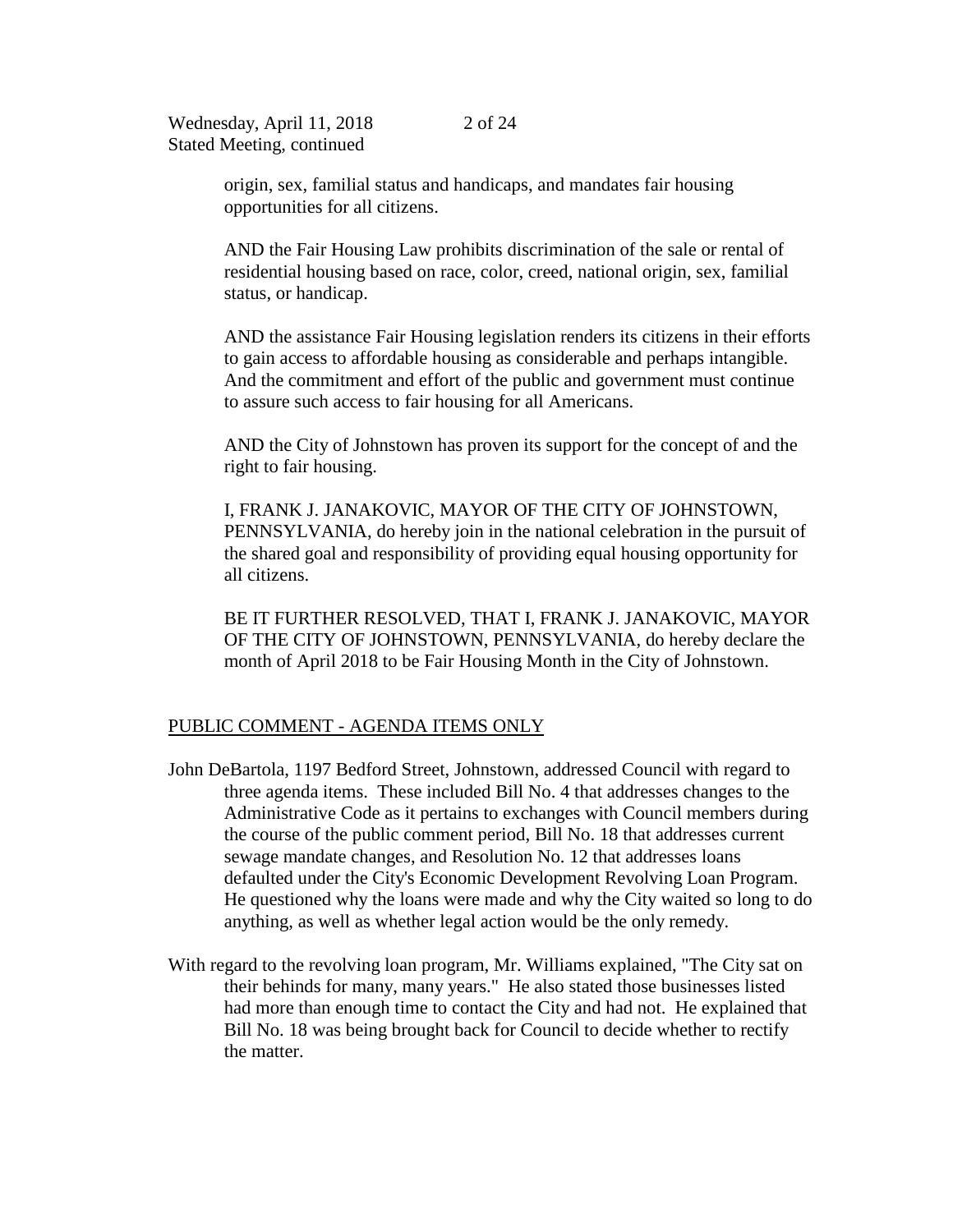3 of 24

Mr. DeBartola asked Council to vote no against the administration speaking and provide additional information on the sewer mandate.

Brittany Baker, representative for Cambria/Somerset Association of Realtors, addressed Council with regard to Bill No. 18. She noted national trends with regard to downtown revitalization programs across the state and nation. She suggested that sewage repairs be performed in a less invasive manner. She and the Association were in favor of Bill No. 18.

## REPORT BY THE INTERIM CITY MANAGER

Curt Davis, Interim City Manager, referred to a change in the firefighters' agreement that would allow for the hiring of part-time positions for those members going on vacation in lieu of overtime expenses.

He referred to the Code Complaints attached to the packet for further consideration by Council.

Mr. Davis noted a scheduled meeting with Magistrates Musulin and Price to review the code violations, parking ticket violations, and hearing issues.

The Interim City Manager also enclosed a list of properties for demolition.

He noted the receipt of two proposals under the valuation of assets.

Mr. Davis provided a copy of the property tax update, again providing for the option to make four installment payments for the City's property tax to Berkheimer.

The Interim City Manager noted a meeting to be held concerning the naming of the Point Stadium.

He noted several resolutions on the agenda, one of which concerns the current \$10.9 million loan for Kernville and the possibility of reapplying and obtaining a grant or loan grant. Another request related to a three-year extension for the surrounding municipalities to get their flows entering the City under control, which DEP will consider.

Mr. Williams noted that back in 2016 DEP refused to meet in open session. He stated it was too early to consider an extension. He inquired why the Interim City Manager was acting on the matter without Council's input. Mr. Davis only provided available options to discuss with Council members regarding the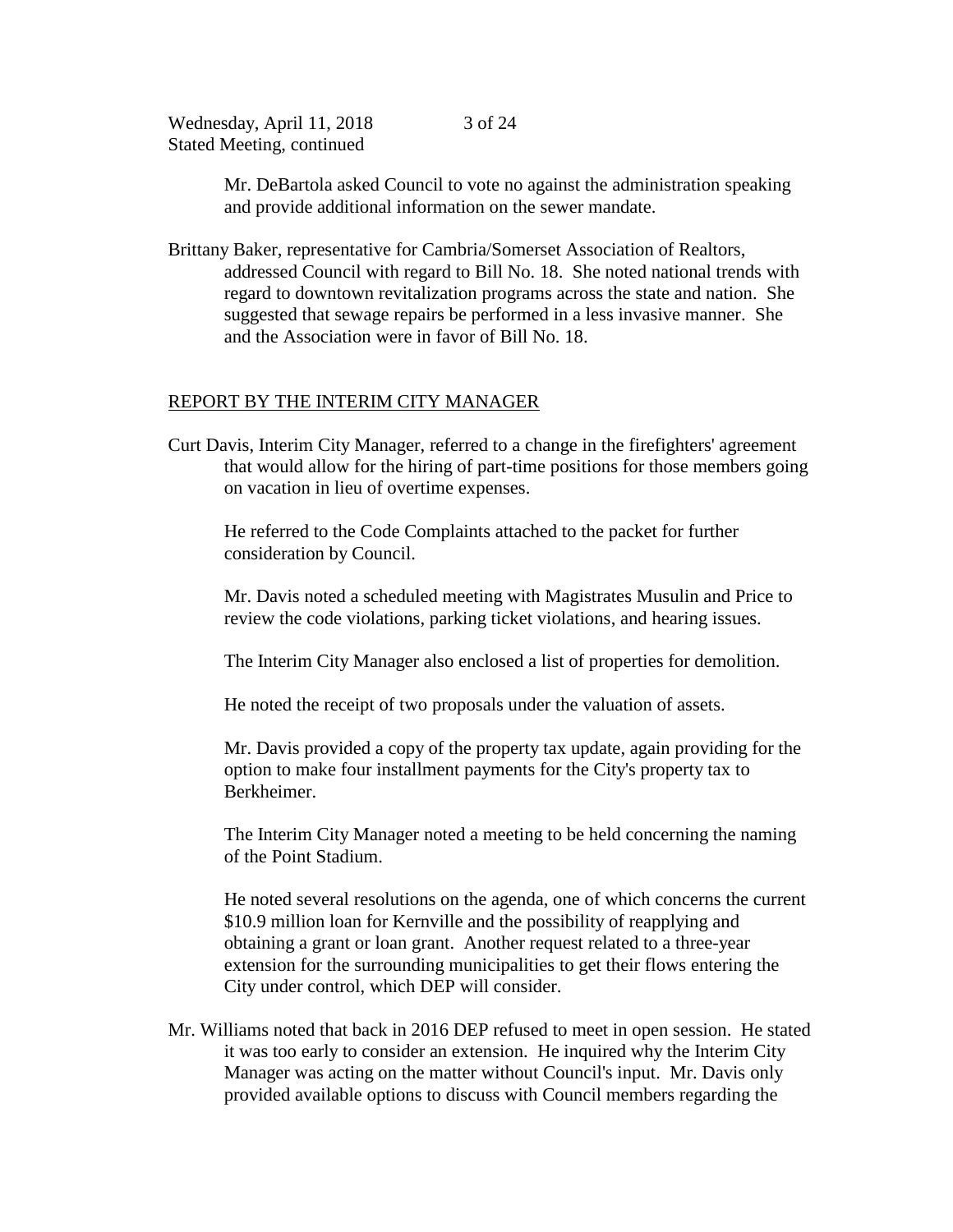matter. There was further discussion regarding the impact of surrounding municipality flows entering the City.

- Mayor Janakovic noted a concern that some residents are getting water in their basements after performing the required sewage.
- Interim City Manager Davis noted two Planning commission appointments and the atlarge GJWA appointment.
- Mr. Davis stated the gas company desired to install new lines before the completion of the paving in the Eighth Ward. The paving company agreed to apply a base coat. After the line installation, the gas company will help pay for the cost of the final paving.
- Mr. Williams indicated the GJWA appointment was not an at-large appointment but must be a resident of one of the surrounding municipalities.

He inquired as to the elimination of the groundskeeper position for the Point Stadium and questioned the elimination of the position without an agreement with the collective bargaining unit. Mr. Davis indicated that AFSCME agreed to the elimination. He further explained that the current groundskeeper brushes, paints lines, and cleans the locker room, but does not perform electrical work. Mr. Davis further explained that the court determined that proper protocol was not followed with regard to the death of a retired electrician. There was further discussion regarding the duties of past groundskeepers and the current training.

- Mr. Vitovich discussed a recent instance when two laborers who "had no idea what they were doing" were sent to install the baseball mound.
- Mr. Williams asked for assurance that no persons using the Point Stadium on a rental agreement have access without the presence of a city employee. He indicated it is a City asset, and "we're open for liability if someone gets hurt, killed or anything else." There was further discussion concerning the groundskeeper position duties and pay rate.

Mr. Williams discussed Resolution No. 10041, which directed the Interim City Manager to advertise and receive requests for proposals for professional auditing services and engineering services. There was further discussion on the resolution. Mr. Davis indicated the RFPs were written, but the terms of the resolution would not meet the deadline.

Ms. Benjamin explained a motion would be needed to repeal or correct the resolution.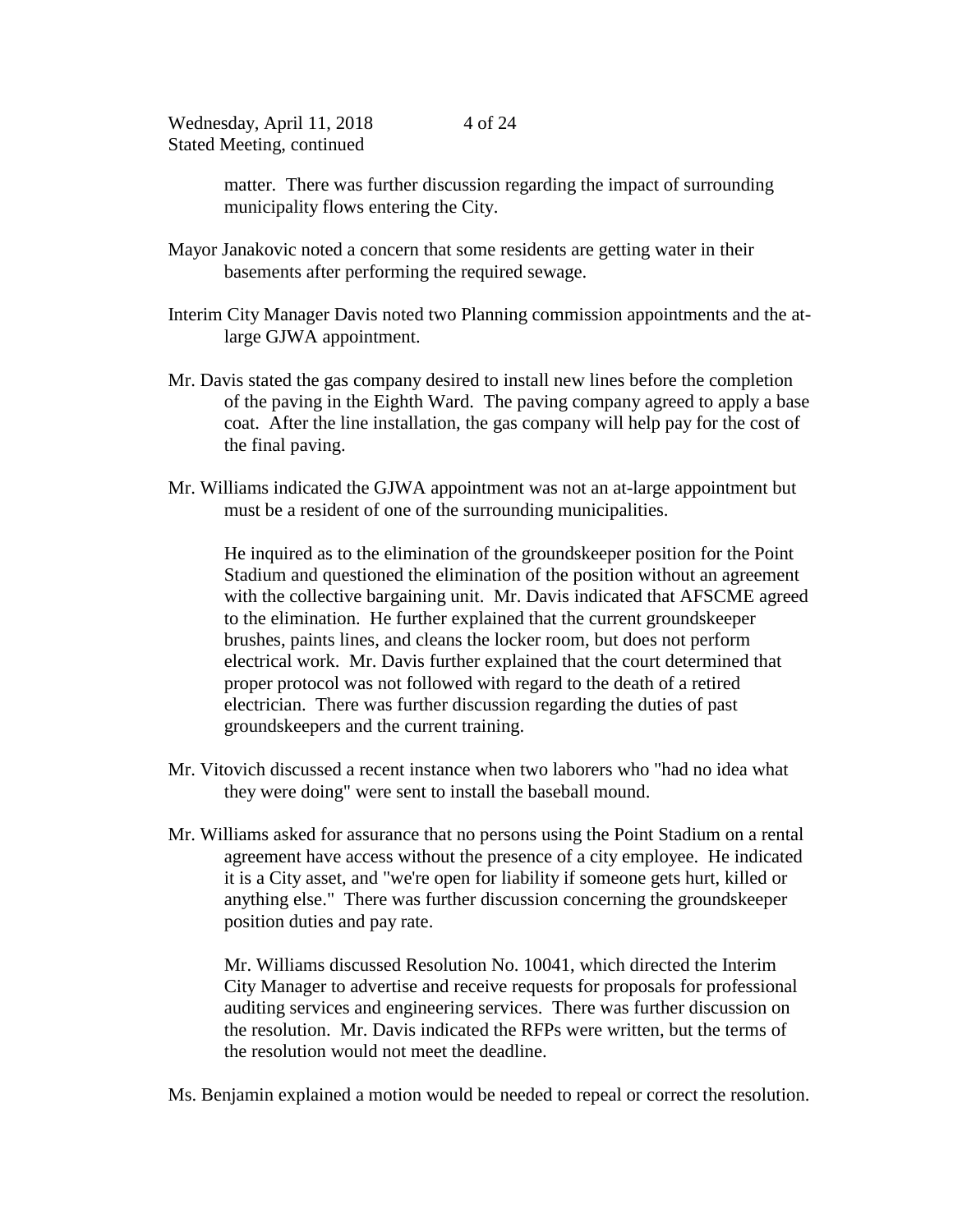- Mrs. Mock made a motion to extend the date regarding Resolution No. 10041 to June 30, 2018. Mr. Britt seconded the motion. Hearing no public comment, the motion passed by the following vote:
	- Yeas: Mayor Janakovic, Reverend King, Mrs. Mock, Mrs. Stanton, Mr. Vitovich, Mr. Williams, Mr. Britt (7). Nays: None  $(0)$ .
- Mr. Williams inquired as to his not receiving a response to a Right to Know Request regarding the annual inventory that was due on March 30, 2018. He discussed a report by Deborah Grass that indicated the Johnstown Police Department had 40 police officer positions, which is two above the Act 47 limit and which former City Manager Liston indicated did not include COPS grant funding for 2018.

Mr. Davis stated there were 34 police officers, including the new hires. A letter had been received from coordinators that indicated that 38 officer positions were permissible. There was further discussion regarding the recruitment of more police officers.

- Mr. Williams discussed his communication regarding Council's intent concerning a sewer transfer to the general fund for \$490,000.
- Ms. Benjamin explained that it was previously verified that this \$490,000 amount was deemed for actual sewer expenses. She indicated the matter could later be reviewed. The City Code as amended provides that the amount be paid back by the end of the fiscal year or as Council would determine. If it would not be paid by the end of the fiscal year, Council would need to take some action to identify its timely payback. Ms. Benjamin indicated that her understanding to date was that amount was not a borrowing but rather an actual sewer expense.
- Mr. Williams indicated the matter could be corrected through a budget amendment.
- Mr. Williams discussed Bill No. 3 that was previously tabled twice. Ms. Benjamin explained that, per the language in the Administrative Code, if a bill fails more than twice, the bill could not be reintroduced for six months. It was suggested that the matter again be placed on the agenda at a future meeting. There was further discussion regarding the matter. Ms. Benjamin will further review the matter.
- Mrs. Stanton referenced the receipt of complaints from Moxham residents concerning an unsecured construction laydown site on Bridge Street. Mr. Davis stated the contract for Bridge Street was signed prior to the requirement to place a six-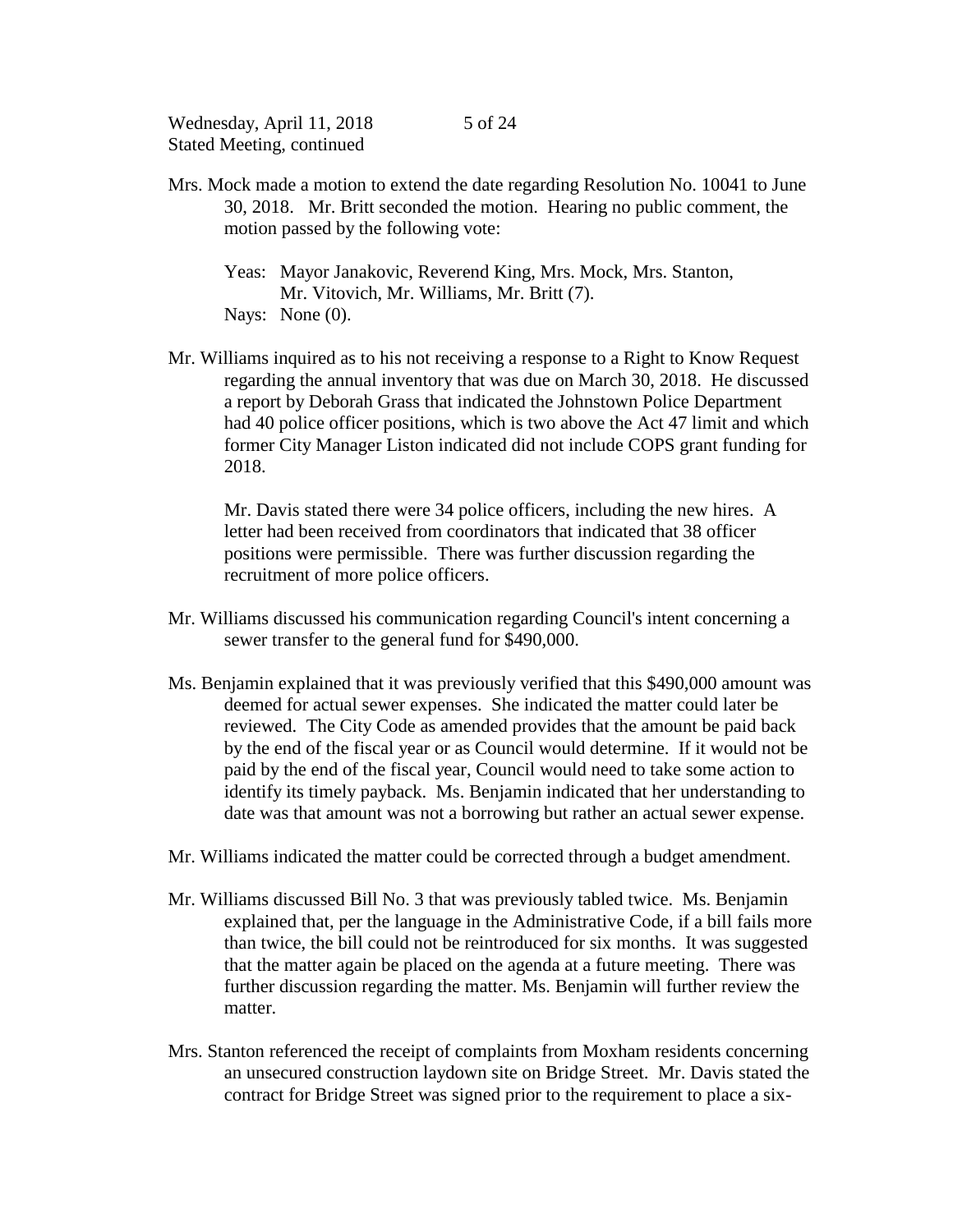foot fence around construction laydown sites. Mrs. Stanton expressed her concern for kids playing on the site.

Mrs. Stanton discussed additional contractor complaints. She asked that Mr. Warhul's concerns sent to Mr. Davis also be addressed. Mrs. Stanton asked that an inlet on Clover Street be reviewed and noted safety concerns on Plainfield Avenue. There was further discussion regarding road conditions and the base material for the roads.

Mrs. Stanton discussed concerns with sinking road conditions along Franklin Street near Habits Beer and Tobacco. She desired to have her communication emails or letters provided to every member of Council. There was further discussion regarding the matter.

### SHORT BREAK TAKEN

Mrs. Stanton referred to Bill No. 18 for further discussion on emails submitted in support of the bill. It was noted additional discussion on Bill No. 18 would be had at the time the bill was read.

### REPORT BY THE MAYOR

Frank Janakovic, Mayor, noted his attendance at a recent meeting with Lieutenant Governor Mike Stack with regard to discussion on pension reform. Mayor Janakovic indicated, without state support, it would be "very tough" to balance the budget. He also discussed the City's blight and drugs with the Lieutenant Governor.

Mr. Janakovic presented at a breakfast with the Johnstown Rotary Club and discussed the positives and negatives of the City of Johnstown.

He noted his attendance at the recent Kiwanis Pancake Day at Johnstown High School at which members of the Key Club from the high school were also present.

Mayor Janakovic noted his attendance at the Second Annual Vietnam Veterans Tribute at the Cambria County War Memorial.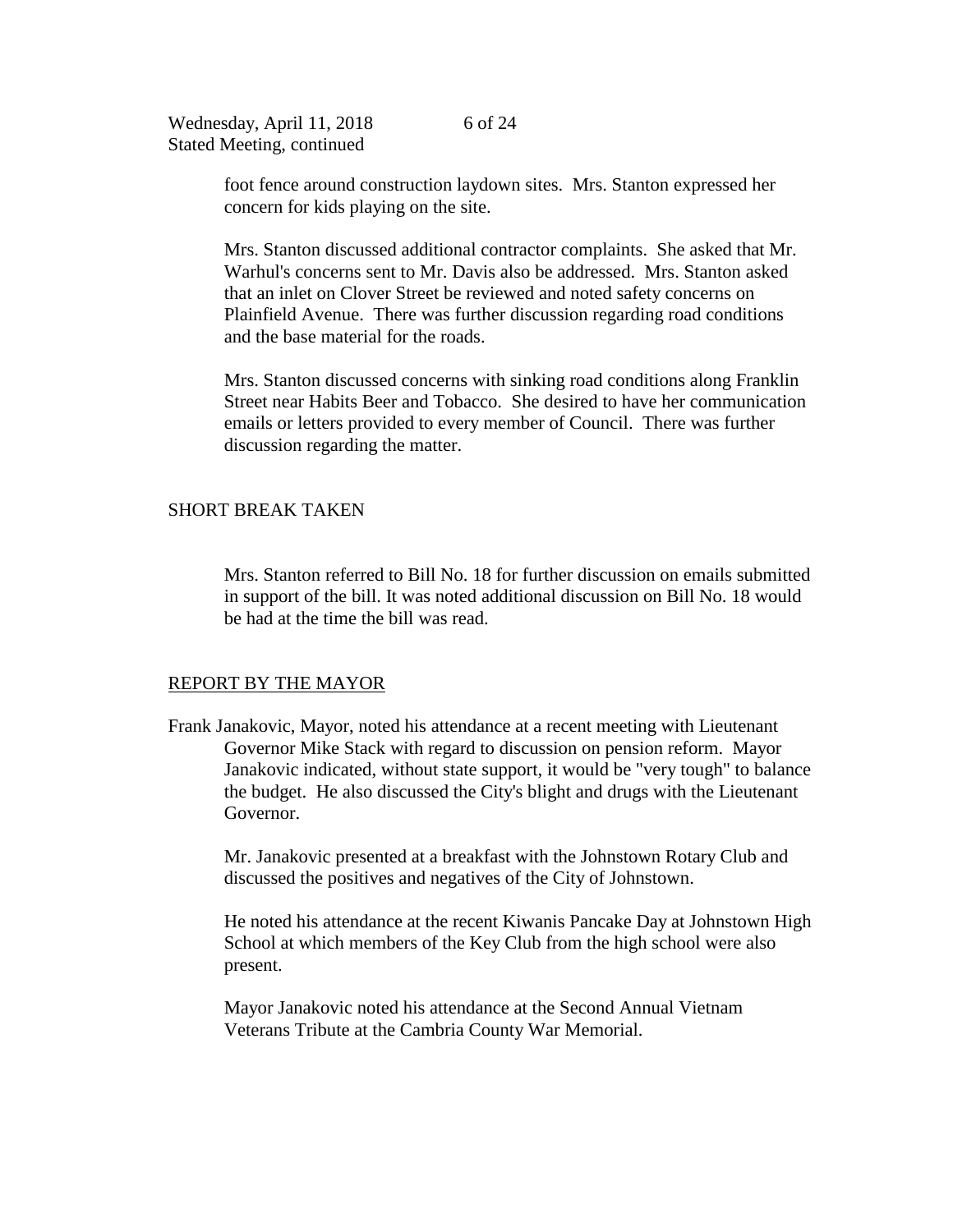The Mayor recently met with Senator Toomey, staff, and Commissioners to address monetary support necessary at both the federal and state levels. He also met with Senator Casey briefly regarding the same issues.

Mr. Janakovic reported on his attendance at the Seventh Annual Lift Project Party to encourage individuals to volunteer throughout the City.

Mayor Janakovic visited the Highlands Health Clinic (formerly the Johnstown Free Medical Clinic) at the former Lee Hospital Annex in downtown Johnstown.

Mr. Janakovic noted that the Chamber of Commerce Regional Partnership/ Discover Downtown recently held an Easter Egg Hunt in downtown Johnstown. There will be a Central Park cleanup held in May.

Mayor Janakovic discussed the Bridge to Pittsburgh and noted an estimated 25,000 unfilled jobs in the Pittsburgh area.

The Mayor noted Johnstown was one of the 20 finalists to receive support from the National League of Cities, but only six were selected nationally with regard to support for the opioid and heroin crisis.

He attended a tour of Johnstown Elementary School along with the U.S. Secretary of Education, Betsy DeVos.

The Mayor discussed high-risk loans offered by the JARI Growth Fund Board.

#### REPORT BY THE CITY SOLICITOR

Elizabeth Benjamin, Solicitor, asked Council to consider the following motions and offer comments before voting:

A motion to approve and authorize the City Solicitor to execute and file on behalf of the City of Johnstown and all named Respondents a Stipulation of Settlement and Relief and joint motion for a Preorder in the Matter of Williams and Stanton V. City of Johnstown, et al., Civil Action No. 2017-4061.

Mrs. Mock made a motion to approve. Mayor Janakovic seconded the motion.

This is a mandamus action for terms that included reimbursement of costs for \$209 incurred by Mr. Williams and Mrs. Stanton for an action filed in their individual capacities against the City and other named Respondents in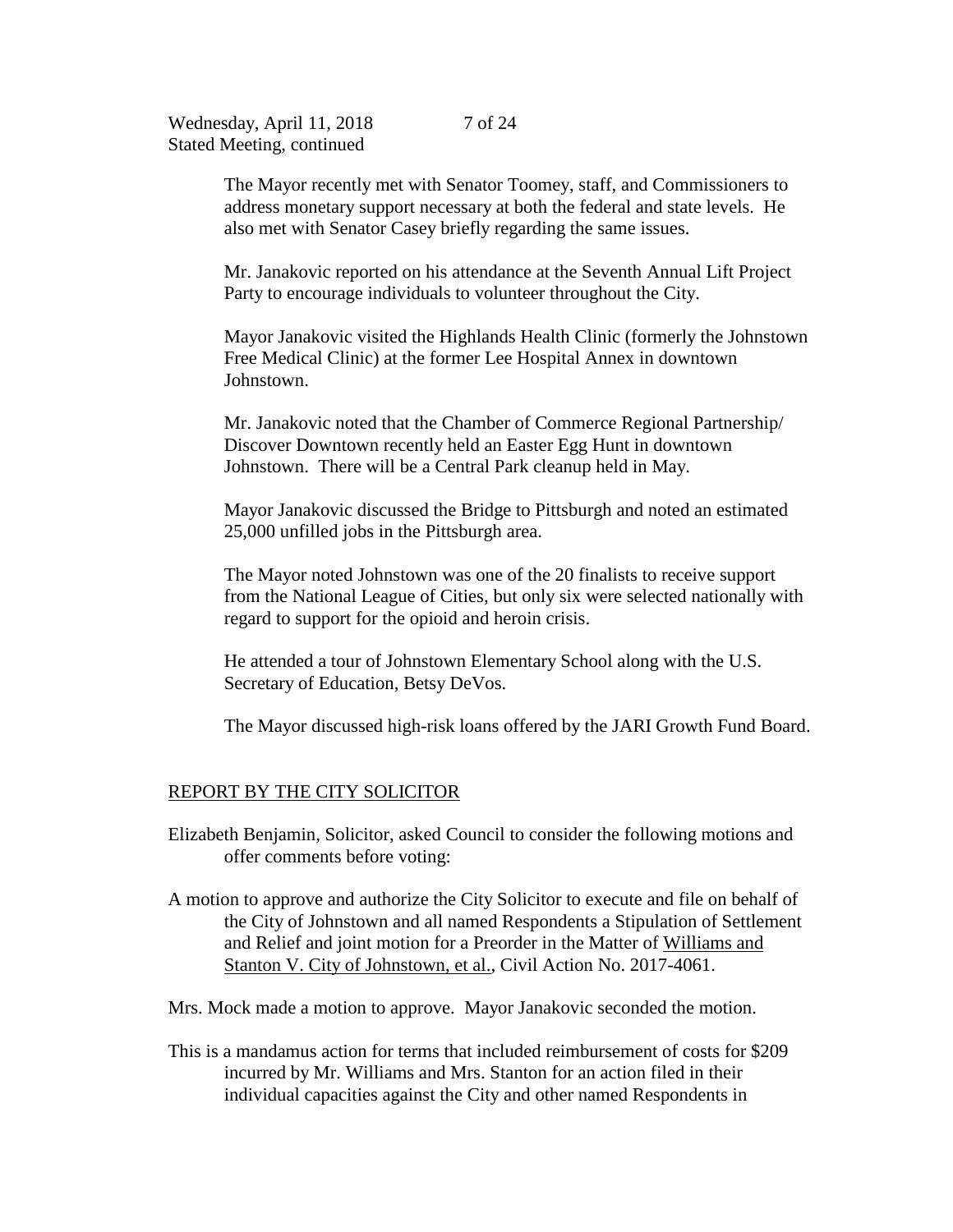8 of 24

exchange for the withdrawal of the lawsuit by Mr. Williams and Mrs. Stanton. Ms. Benjamin noted a term that provides for the City's compliance with Article X of the Home Rule Charter. She provided an additional explanation.

Ms. Benjamin also explained the agreement proposed included an agreement that there is absolutely no admission of liability or to be construed as an admission of liability. She also cautioned discussion as it was a mutually agreed to resolution.

The motion passed by the following vote:

Yeas: Reverend King, Mrs. Mock, Mr. Vitovich, Mr. Britt, Mayor Janakovic (5). Nays: None  $(0)$ . Mrs. Stanton and Mr. Williams abstained from voting on the motion.

Ms. Benjamin will further discuss Bill No. 4 at the appropriate time.

# COUNCIL UPDATES

- 1. Planning Commission Minutes of March 7, 2018.
- 2. Communication from J. Williams re: 2017 Annual Inventory.
- 3. Communication from J. Williams re: 2018 City Operating Budget
- 4. Communication from J. Williams re: former Washington Street Parking Garage Permissible Limited Parking (Ord. 5205),
- 5. Communication from J. Williams re: Budget and Finance.
- 6. Communication from J. Williams re: Agenda Submission Council Updates Council meeting of Wednesday, April 11, 2018.
- 7. Communication from J. Williams re: Agenda Submission Council Updates Council meeting of Wednesday, April 11, 2018.
- 8. March 5, 2018 communication ITSI Loan Recap from J. Williams.
- 9. March 6, 2018 communication Delinquent Loans from J. Williams.
- 10. March 7, 2018 communication Investar Loans from J. Williams.
- 11. March 8, 2018 communication Press @ Park Loan from J. Williams.
- 12. March 9, 2018 communication 2018 City Budget (CDBG Find (04) from J. Williams.
- 13. March 9, 2018 communication Flood City Loan from J. Williams.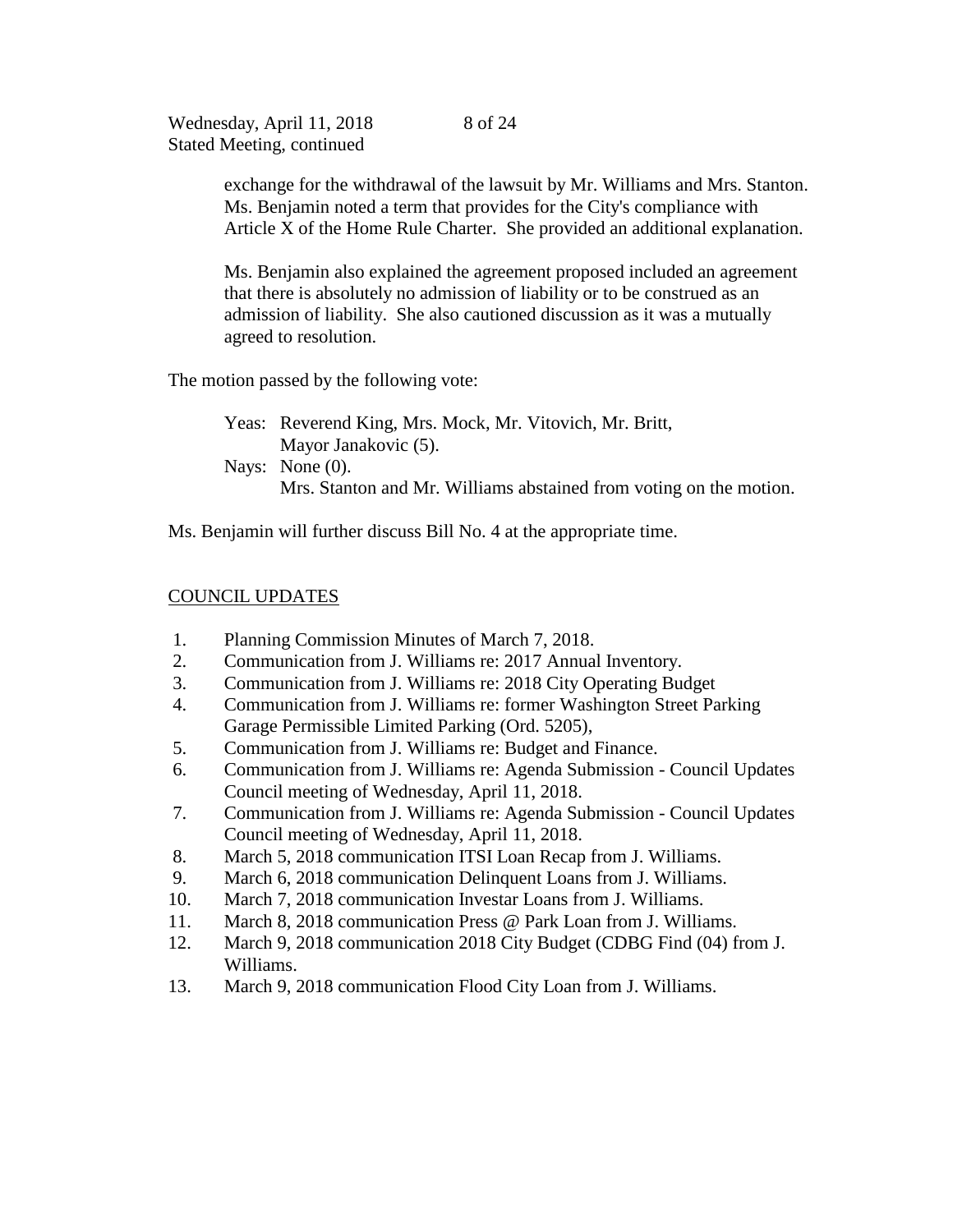#### NEIGHBORHOOD LIAISONS

Mrs. Mock reported on a successful West End Improvement Group Easter Egg Hunt recently held at Bheam Skate Park.

She noted the Trash to Treasures event to be held Saturday, April 14, 2018, at St. Therese Social Hall.

Mrs. Mock further noted the Pittsburgh Penguins Alumni game recently held at the Cambria County War Memorial netted \$5,000 towards the Roxbury Park hockey rink. She indicated additional donations were also being received. A meeting with representatives is scheduled to discuss added fund raising events through the Penguins.

Reverend King reported that United Neighborhood Group recently held its first session in Prospect. She noted the Kernville Community meeting will be held April 12, 2018, at the YWCA.

Reverend King stated Thursday, April 19, 2018, the United Neighborhood Group will meet at 5:00 p.m. at Christ Centered Community Church to discuss plans for the Fourth Annual Peace in the Valley Walk scheduled for Friday, May 4, 2018. The walk would begin at the Trojan Stadium and commence through Hornerstown to the Johnstown Elementary School for a memorial service and then ending back at the Trojan Stadium.

- Mr. Britt reported on his recent assignment as liaison to the Hornerstown and Conemaugh Borough areas to address neighborhood concerns.
- Mr. Williams referred to the December 31, 2017, information included in the packet for further discussion. He noted that during 2017, "the general fund spent \$650,000 more than what was budgeted which means those bills would need to be paid in 2018." He discussed the reasons for the recent mandamus action. Mr. Williams stated, "Council cannot continue to spend money that's not there."
- Mrs. Mock amended her report to indicate her review of financial information.
- Reverend King commented on her appreciation and respect for the knowledge that Mr. Williams provides and brings forth.
- Mayor Janakovic commented that from his understanding, 2016 was the first time the City was "in the black" at \$97,000, and that "in 2017, surplus money from the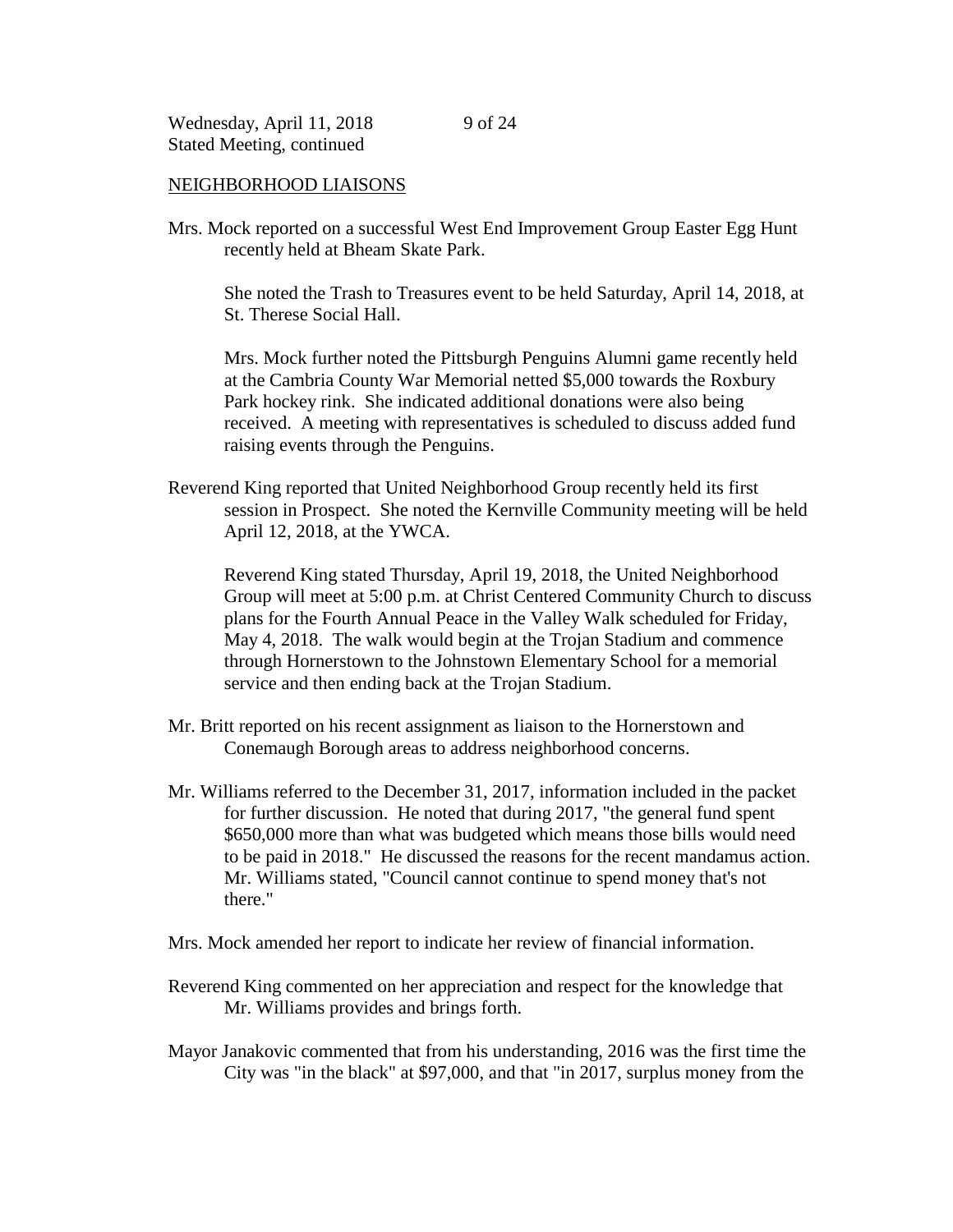hospital was taken to come up with a balanced budget for that year with money to allocate into 2018."

- Mr. Britt commented on his respect for Mr. Williams' knowledge of City Government and appreciation of his input.
- Mrs. Stanton stated, "Mr. Williams does his best to bring issues before Council," which she indicated "falls on deaf ears which leads to mandamus actions."
- Mrs. Mock suggested that Mr. Williams contact the City Manager via telephone rather than written correspondence.
- Mr. Britt noted Council's obligation to serve the City in order to move it forward and "stop the bickering among ourselves."
- Mayor Janakovic noted the intent of the workshops was to work together, and asked that Mr. Williams and Mrs. Stanton consider attending to work "for the good of the City."
- Mr. Vitovich had no report.
- Mrs. Stanton reported on attending the recent Seventh Ward Civic Association meeting and noted the company will replace two ambulances. The association reported its 30 to 35 drug overdose calls a month has been recently reduced to 10. Bingo night has been discontinued for Seventh Ward Civic groups.

She indicated that the weekly neighborhood community walk in Moxham would be moved from Saturday morning to Wednesday evening starting April 25, 2018.

Mrs. Stanton referred to a list of blighted properties for further discussion. She indicated that several code complaints filed resulted in the properties being ticketed, except for one for the County Redevelopment Authority who indicated it would "take care of the issue." She discussed a blighted property on Napoleon Street owned by the Cambria County Redevelopment Authority and inquired as to why the property had not been boarded up. Mrs. Stanton commented that the Ludwig House, a blighted property owned by the Johnstown Area Heritage Association, was a similar situation to the Conrad Building, that a "free pass" was given which she indicated, "Is not right to anybody in the City."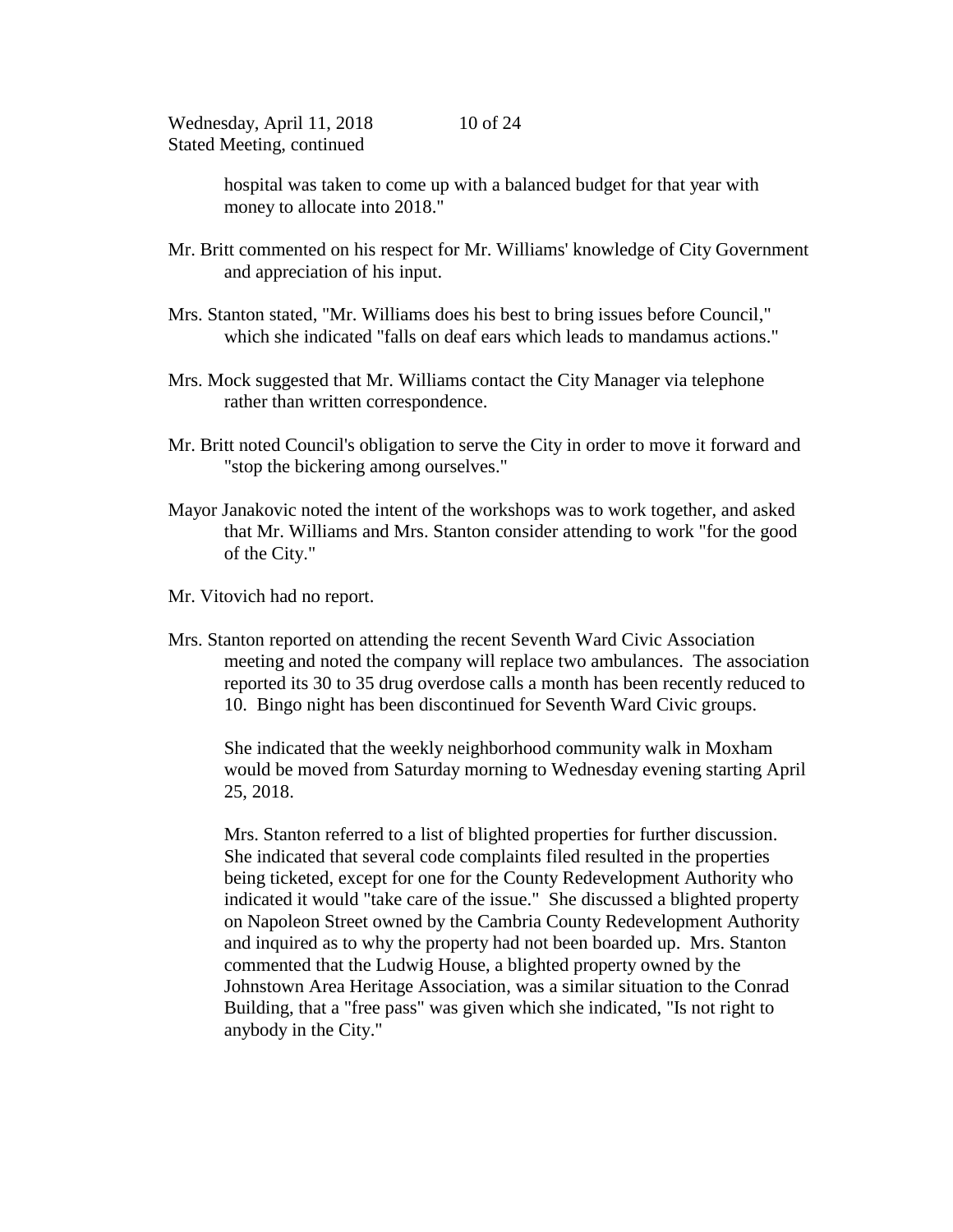## ORDINANCES FOR FINAL READ

- BILL NO. 13 OF 2018, AN ORDINANCE SPECIFICALLY AMENDING ORDINANCE NO 4723 PASSED FINALLY APRIL 26, 1995 AND KNOWN AS THE "MECHANICAL OR ELECTRONIC AMUSEMENT OR MUSICAL DEVICES" TO REVISE AND FURTHER ESTABLISH SPECIFIC DEFINITIONS CONSISTENT WITH CURRENT USES IN THE CITY OF JOHNSTOWN.
- Mrs. Mock made a motion to approve the ordinance. The motion was seconded by Mr. Vitovich and passed by the following vote:
	- Yeas: Mrs. Mock, Mrs. Stanton, Mr. Vitovich, Mr. Williams, Mr. Britt, Mayor Janakovic, Reverend King (7). Nays: None (0).

### BILLS FOR FIRST READ

- BILL NO. 4 OF 2018, AN ORDNANCE AMENDING ORDINANCE 4654, TITLED: AN ORDINANCE ESTABLISHING AN ADMINISTRATIVE CODE FOR THE CITY OF JOHNSTOWN, PENNSYLVANIA, DESIGNATING THE POWERS AND DUTIES OF THE COUNCIL, THE CITY MANAGER, AND OTHER MUNICIPAL OFFICIALS, PASSED FINALLY ON OCTOBER 27, 1993, AND AS AMENDED BY ORDINANCE NOS. 4654, 4693, 4731, 4894, 4880, 4902, 4908, 4991, 5015, 5024, 5034, 5042, 5055, 5058, 5069, 5177, 5194, AND 5199 AND 5210 BY FURTHER AMENDING CERTAIN SECTIONS OF ARTICLE II - ELECTED OFFICIALS - COUNCIL ORGANIZATION AND PROCEDURES AND ARTICLE IV - CITY MANAGER TO PROVIDE UPDATED PROCEDURES AND IMPROVE EFFICIENCY IN CONDUCTING CITY BUSINESS. Tabled February 14, 2018. (Updated proposal included in Council packet.)
- Mrs. Mock made a motion to remove the ordinance from table. The motion was seconded by Mr. Vitovich and passed by the following vote:
	- Yeas: Mr. Vitovich, Mr. Britt, Mayor Janakovic, Reverend King, Mrs. Mock  $(5)$ .
	- Nays: Mrs. Stanton, Mr. Williams (2).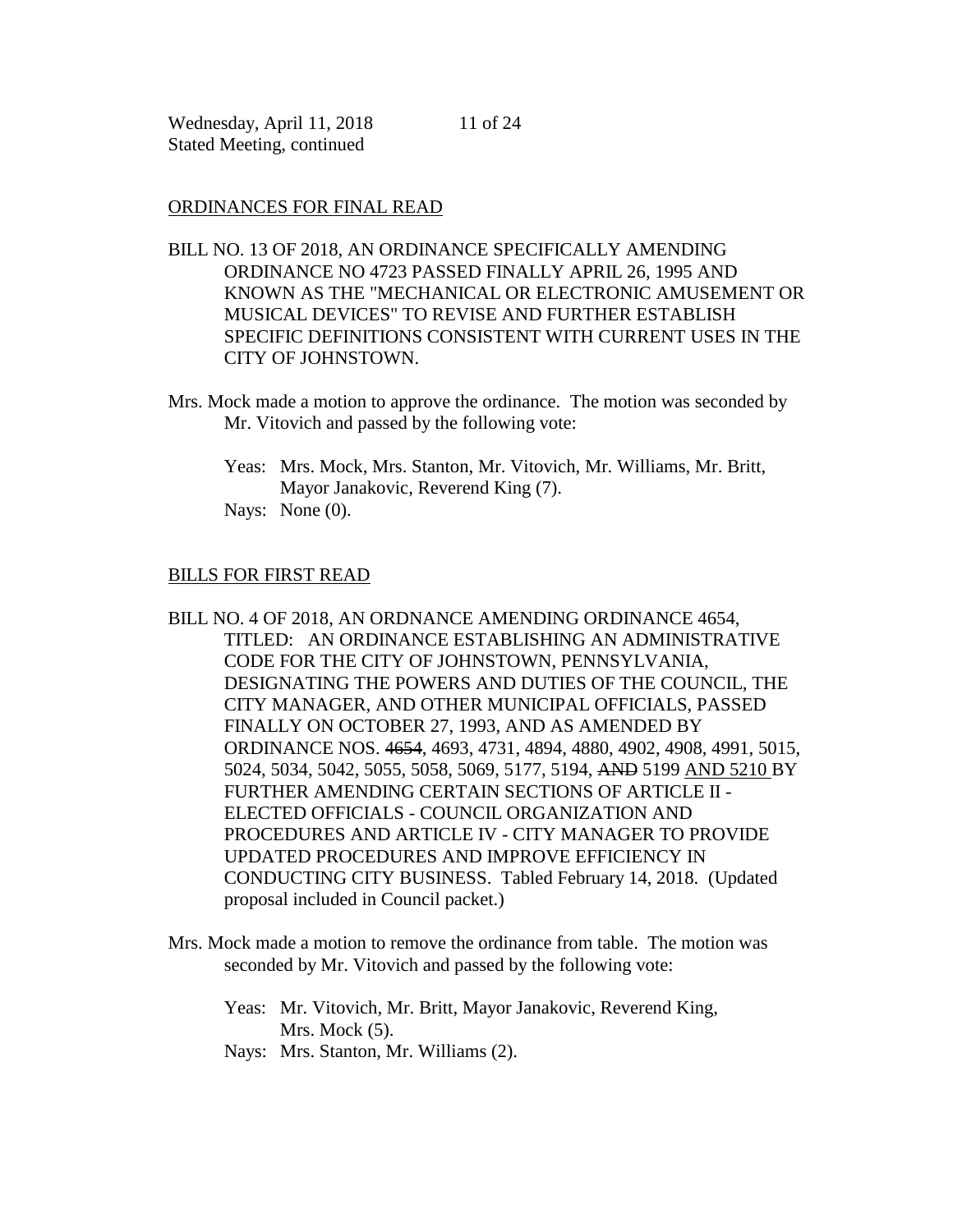Ms. Benjamin explained there is an updated proposed amendment to Bill No. 4 that reflects some of the matters discussed and now proposed in the work meeting of Council. The updated version includes an adjustment to the section addressing bonding language. She noted also a few ordinance numbers missing from prior amendments and referred Council members to the updated version for review.

12 of 24

Ms. Benjamin noted the following ordinance numbers need to be added to this proposed amendment, including 5229, 5230, 5231, 5196 and 5127 submitted by Mr. Williams.

- Mr. Britt made a motion to amend Bill No. 4 in accordance with the updated proposed amendment distributed this evening, including ordinance numbers as read. Mrs. Mock seconded the motion.
- Mr. Williams suggested the entire bill with the amendments be read into the record.
- There was further discussion on the bonding matter.
- Mr. Williams made a motion to amend the bonding for the City Manager to be capped at \$250,000 and bonding for the Finance Director to be capped at \$500,000.
- Mrs. Mock made a motion to amend the updated proposed amendment bill to include the addition of numbers read previously and to update the bonding language to reflect a set and stated amount of \$250,000 for the City Manager bond and \$500,000 for the Finance Director's bond. The motion was seconded by Mr. Britt and passed by the following vote:
	- Yeas: Mr. Vitovich, Mr. Williams, Mr. Britt, Mayor Janakovic, Reverend King, Mrs. Mock, Mrs. Stanton (7). Nays: None  $(0)$ .
- Mrs. Mock made a motion to incorporate and replace with all content contained in the updated proposed amendment to Bill No. 4 as amended this evening. The motion was seconded by Mr. Vitovich and passed by the following vote:

Yeas: Mr. Britt, Mayor Janakovic, Reverend King, Mrs. Mock, Mr. Vitovich  $(5)$ . Nays: Mr. Williams, Mrs. Stanton (2).

## BILL NO. 14 OF 2018, AN ORDINANCE AMENDING ORDINANCE 2447, SECTION 1810.02 PASSED FINALLY IN COUNCIL ON MARCH 30,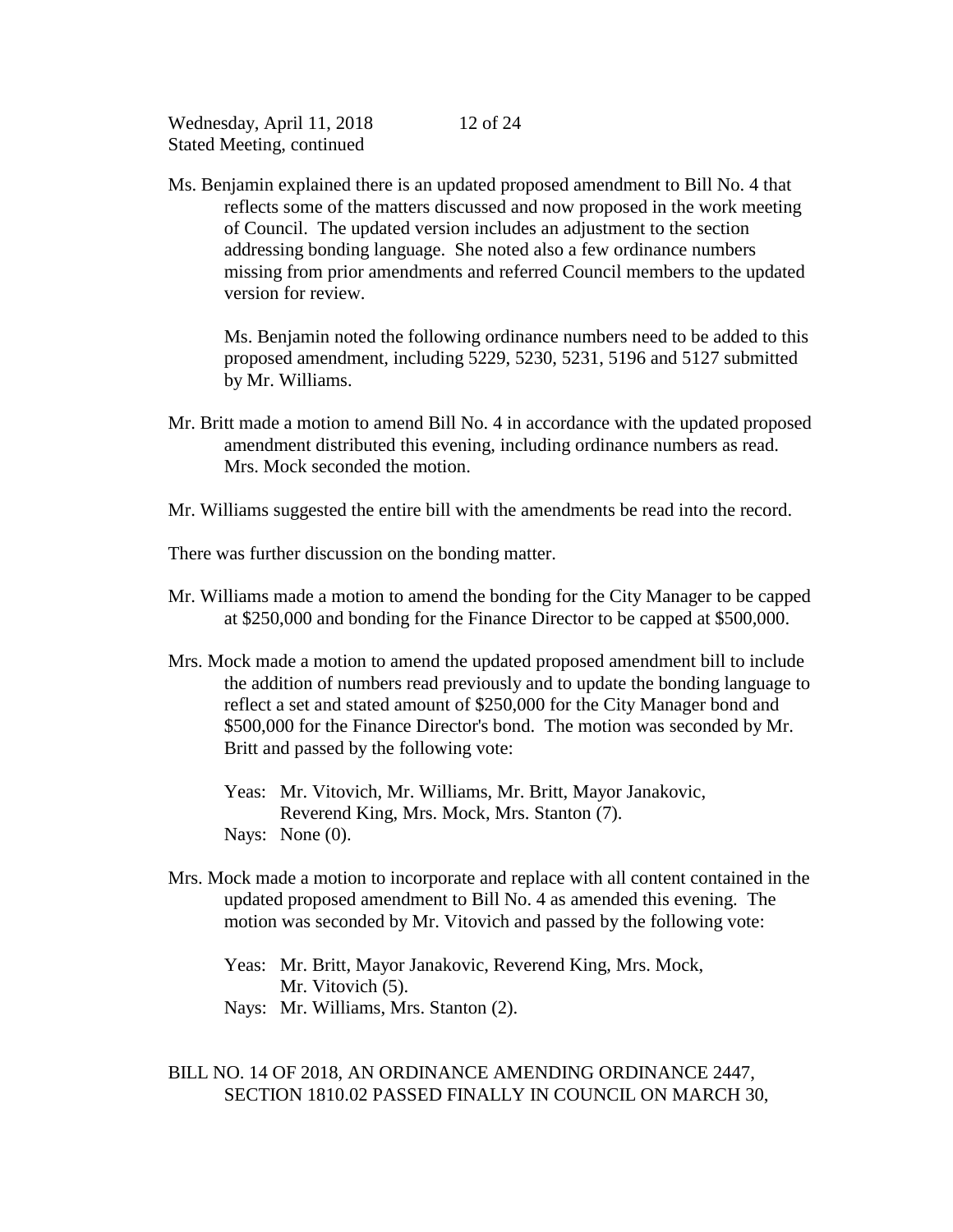> 1943, TITLED SMOKING IN PUBLIC CONVEYANCES TO SMOKING IN PUBLIC CONVEYANCES AND OTHER DESIGNATED PUBLIC MEETING PLACES AND TO ADD SECTION (A)(1), NO PERSON SHALL SMOKE AT ANY SPORTS OR RECREATIONAL FACILITY IN THE CITY OF JOHNSTOWN INCLUDING THE POINT STADIUM, ROXBURY PARK AND CENTRAL PARK FROM BOUNDARY TO BOUNDARY.

- Mrs. Mock made a motion to table the ordinance. The motion was seconded by Mr. Vitovich and passed by the following vote:
	- Yeas: Mr. Britt, Mayor Janakovic, Reverend King, Mrs. Mock, Mr. Vitovich (5).
	- Nays: Mrs. Stanton, Mr. Williams (2).

BILL NO. 15 OF 2018, AN ORDINANCE AMENDING ORDINANCE NO. 4654 PASSED FINALLY IN COUNCIL ON OCTOBER 27TH, 1993 TITLED: AN ORDINANCE ESTABLISHING AN ADMINISTRATIVE CODE FOR THE CITY OF JOHNSTOWN, PENNSYLVANIA, DESIGNATING THE POWERS AND DUTIES OF THE COUNCIL, THE CITY MANAGER AND OTHER MUNICIPAL OFFICIALS AND SUPPLEMENTING THE PROVISIONS AS SET FORTH IN THE HOME RULE CHARTER APPROVED BY THE VOTERS ON MAY 18TH, 1993, AND AS FURTHER AMENDED BY THE ORDINANCE NOS. 4693, 4731, 4880, 4894, 4902, 4908, 4991, 5015, 5024, 5127, 5034, 5402, 5055, 5058, 5069, 5177; MAY 19TH, 2015, VOTER REFERENDUM AND ORDINANCE NOS. 5194, 5196, 5199, 5210, 5229, 5231, AND BY BILL NO. 4 OF 2018 PENDING FINAL CONSIDERATION ON MARCH 15, 2018, (ORDINANCE NUMBER PENDING) AND BY FURTHER AMENDING SECTION 204 TITLED COUNCIL MEETINGS AGENDA.

Mr. Williams made a motion to approve the ordinance. The motion was seconded by Mrs. Stanton and failed by the following vote:

Yeas: Mrs. Stanton, Mr. Williams (2). Nays: Mayor Janakovic, Reverend King, Mrs. Mock, Mr. Vitovich, Mr. Britt (5).

BILL NO. 16 OF 2018, AN ORDINANCE OF CITY COUNCIL OF THE CITY OF JOHNSTOWN, PENNSYLVANIA, AMENDING ORDINANCE 5245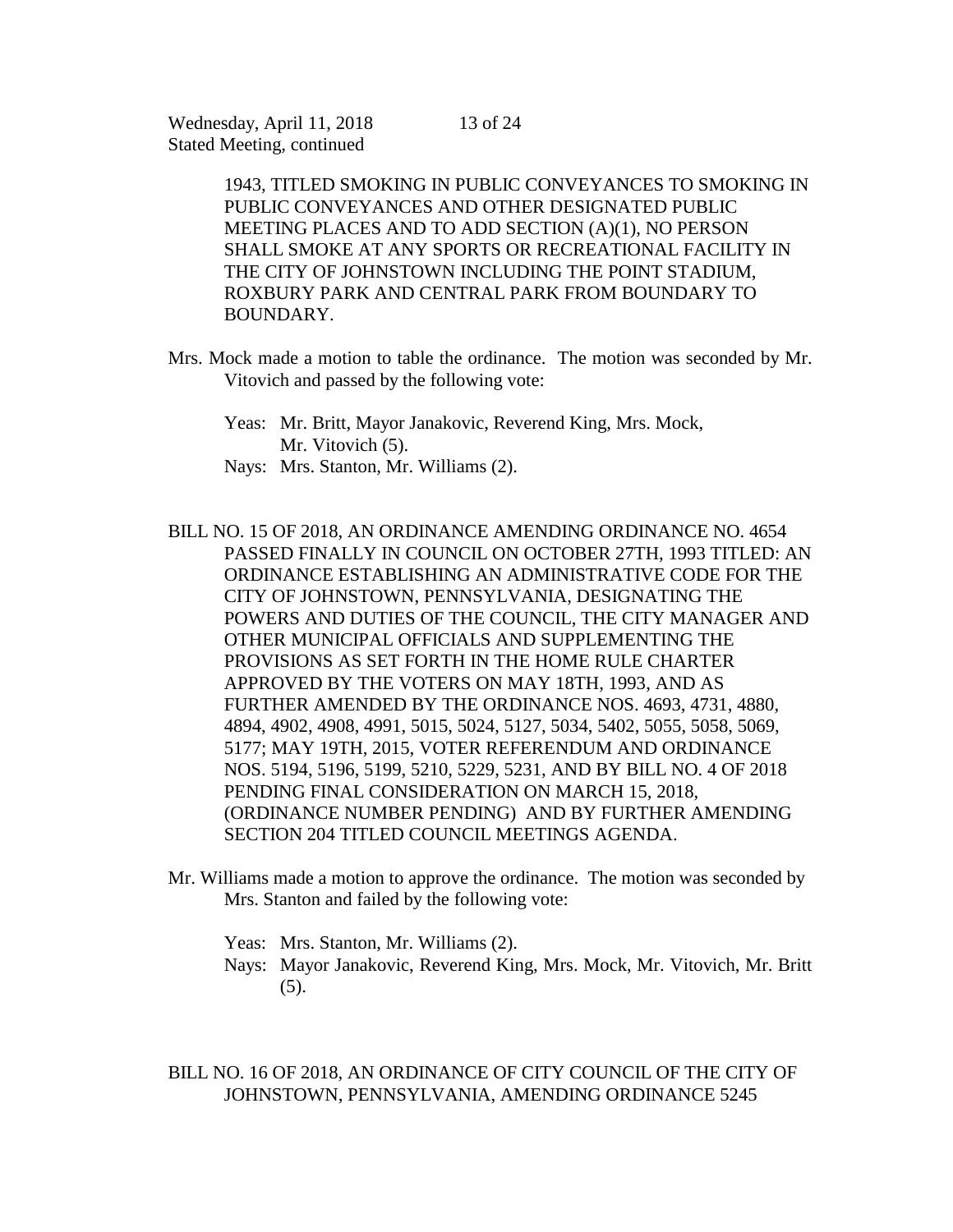14 of 24

PASSED FINALLY ON DECEMBER 13, 2017 AMENDING ORDINANCE 5250, PASSED FINALLY ON MARCH 15, 2018, CITY OF JOHNSTOWN BUDGET TO AMEND THE 2018 BUDGET TO PROPERLY ALLOCATE EXPENSES RELATING EMPLOYEES' SALARIES WITH THE PAY CHANGES DUE TO THE 2018-2020 AFSCME CONTRACT.

- Mr. Vitovich made a motion to approve the ordinance. The motion was seconded by Mrs. Mock and passed by the following vote:
	- Yeas: Reverend King, Mrs. Mock, Mr. Vitovich, Mr. Britt, Mayor Janakovic (5). Nays: Mrs. Stanton, Mr. Williams (2).
- BILL NO. 17 OF 2018, AN ORDINANCE OF CITY COUNCIL OF THE CITY OF JOHNSTOWN, PENNSYLVANIA, AMENDING ORDINANCE 5246, PASSED FINALLY ON DECEMBER 13, 2017 AMENDING ORDINANCE 5251 PASSED FINALLY ON MARCH 15, 2018, CITY OF JOHNSTOWN 2018 WAGE AND SALARY ORDINANCE TO AMEND THE 2018 WAGE AND SALARY ORDINANCE TO BE PAID ALL ELECTED OFFICIALS AND EMPLOYEES OF THE VARIOUS DEPARTMENTS AND BUREAUS OF THE CITY OF JOHNSTOWN FOR THE CALENDAR YEAR WITH AN EFFECTIVE DATE THE DAY AFTER FINAL APPROVAL OF CITY COUNCIL.
- Mrs. Mock made a motion to approve the ordinance. The motion was seconded by Mr. Vitovich and passed by the following vote:
	- Yeas: Mrs. Mock, Mr. Vitovich, Mr. Britt, Mayor Janakovic, Reverend King (5). Nays: Mrs. Stanton, Mr. Williams (2).
- BILL NO. 18 OF 2018, AN ORDINANCE AMENDING ORDINANCE NO 5166 PASSED FINALLY ON JANUARY 28, 2016 AMENDING ORDINANCE NO. 5152 PASSED FINALLY AUGUST 13, 2014 AMENDING ORDINANCE NO. 5103 PASSED FINALLY MARCH 28, 2012 (AND REPEALED) ALL RELATING TO AN ENACTING LATERAL TESTING BY MUNICIPALITY AND AS ENACTED BY SECTION (4) OF ORDINANCE NO. 5166, NO. 5152, AND 5103.
- Mrs. Mock made a motion to table the ordinance. The motion was seconded by Mr. Vitovich and passed by the following vote: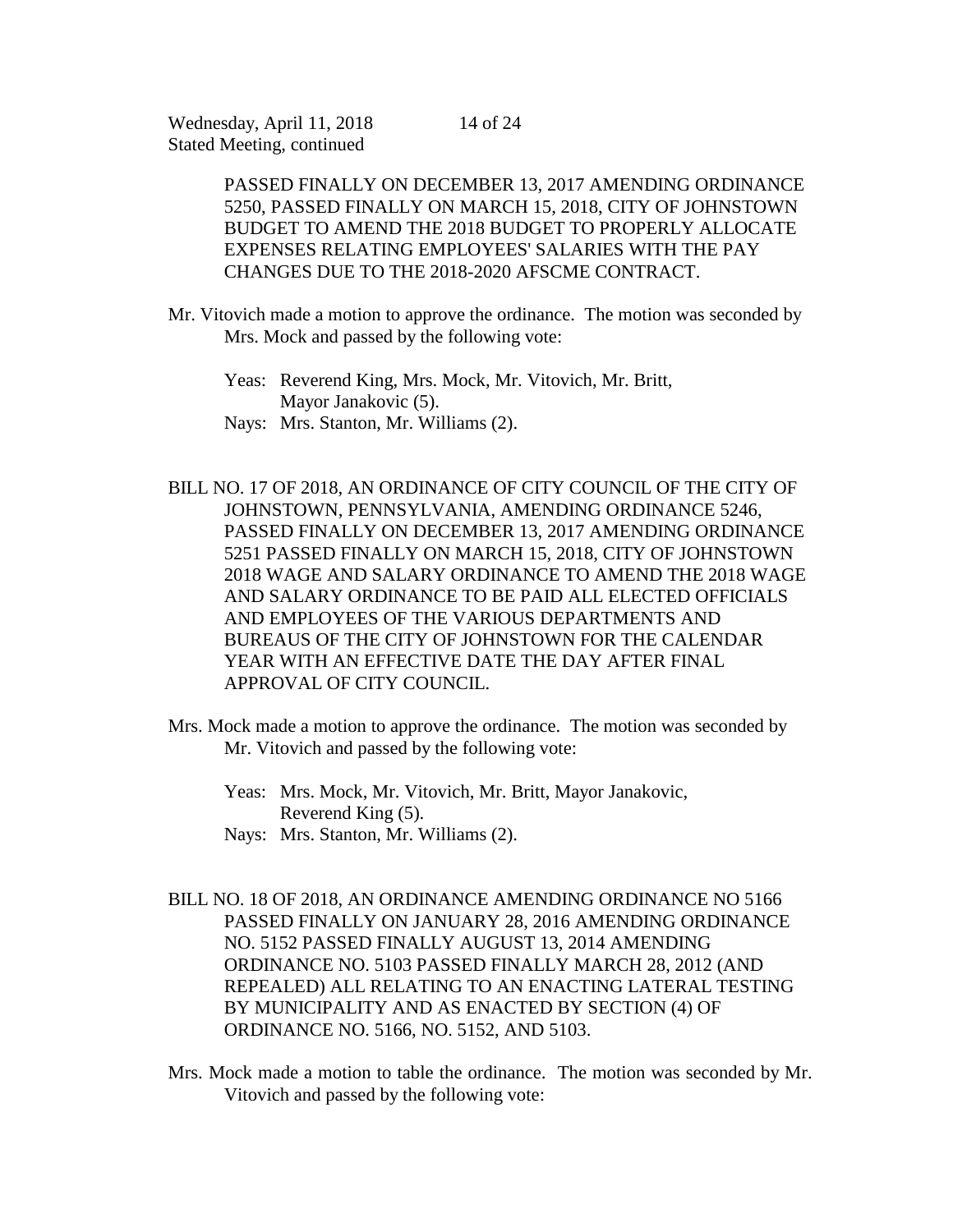- Yeas: Mr. Vitovich, Mr. Britt, Mayor Janakovic, Reverend King, Mrs. Mock  $(5)$ . Nays: Mrs. Stanton, Mr. Williams (2).
- Mr. Davis requested those property owners who called in to obtain a contractor agreement to demonstrate their good faith in moving forward. It was suggested that the March 31, 2018, deadline be extended to July 31, 2018, and published in the newspaper and on the City's website.
- Mrs. Stanton made a motion to extend the deadline from March 31, 2018 to July 31, 2018. Mayor Janakovic seconded the motion.
	- Yeas: Mr. Vitovich, Mr. Williams, Mr. Britt, Mayor Janakovic, Reverend King, Mrs. Mock, Mrs. Stanton (7). Nays: None (0).

# BILL NO. 19 OF 2018, AN ORDINANCE ENACTING PROHIBITED USES OF TELECOMMUNICATIONS AND TECHNOLOGY RESOURCES POLICY.

- Mr. Williams made a motion to approve the ordinance. Mrs. Stanton seconded the motion.
- Mrs. Stanton explained that the purpose of the ordinance was related to the confidentiality and privacy matters being violated, including release of private telephone numbers, emails and passwords. The matter was further discussed.

The motion failed by the following vote:

Yeas: Mr. Williams, Mr. Britt, Mrs. Stanton (3). Nays: Mayor Janakovic, Reverend King, Mrs. Mock, Mr. Vitovich (4).

### RESOLUTIONS

### Resolution No.

A RESOLUTION OF THE CITY COUNCIL OF THE CITY OF JOHNSTOWN, CAMBRIA COUNTY, PENNSYLVANIA, DIRECTING THE CITY OF JOHNSTOWN'S DEPARTMENT OF COMMUNITY AND ECONOMIC DEVELOPMENT-CODE ENFORCEMENT TO CONDUCT A CITY-WIDE, (ON SITE INVENTORY) OF ANY AND ALL VACANT PROPERTIES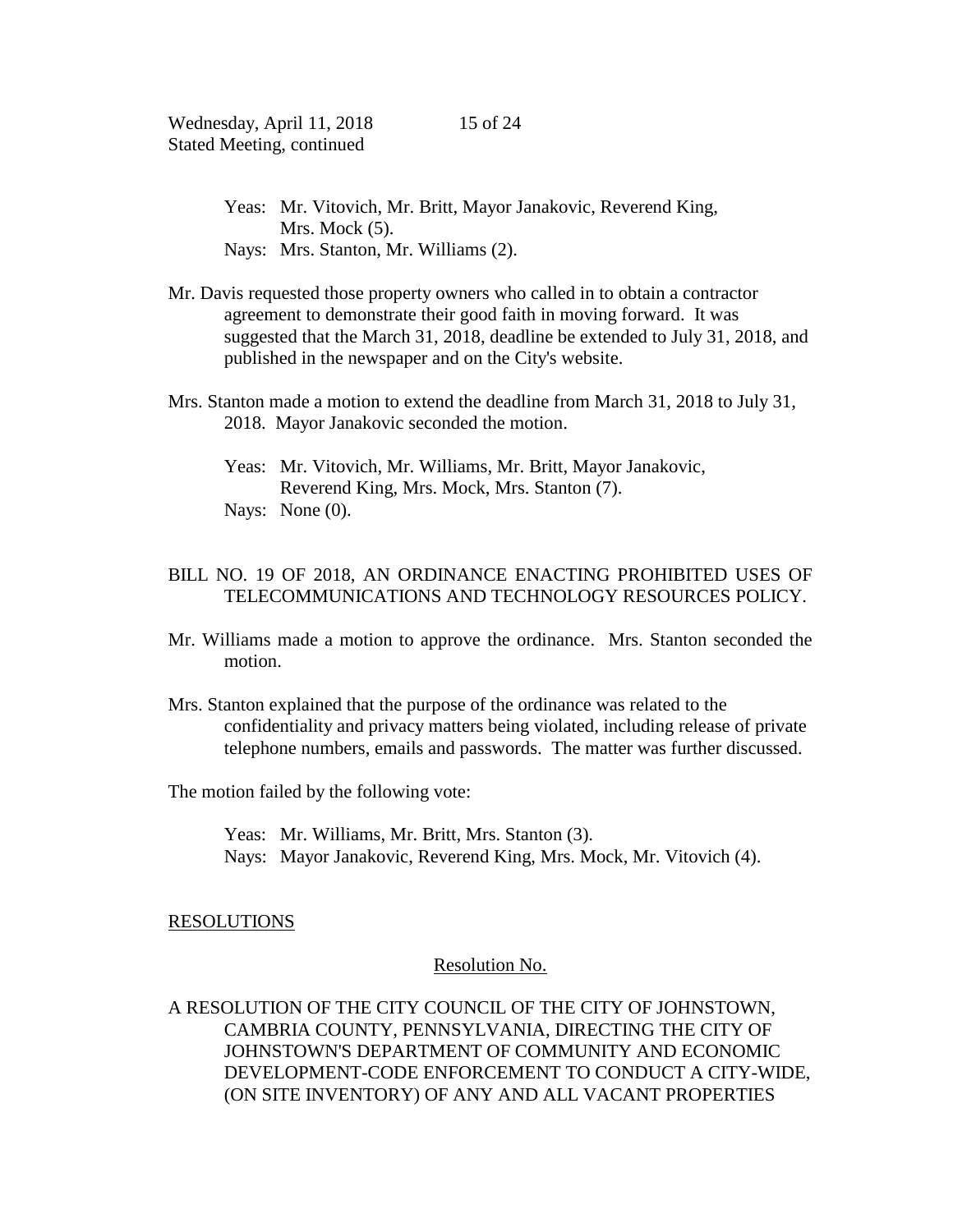(RESIDENTIAL AND COMMERCIAL) INCLUDING BY CITY WARDS, STREET NUMBERS, STREET NAMES AND FURTHER TO INCLUDE VERIFICATION AS TO ANY EXISTING CONNECTIONS TO THE CITY OF JOHNSTOWN INNER CITY SEWER COLLECTION LINES REMAINING CONNECTED AND/OR DISCONNECTED AND CAPPED PREVENTING CONTINUED COLLECTION OF SEWAGE AND TO SUBMIT WRITTEN REPORT TO CITY COUNCIL ON OR BEFORE MARCH 1, 2018. (Tabled 1-2-18).

- Mr. Williams made a motion to remove the resolution from table. The motion was seconded by Mrs. Stanton and passed by the following vote:
	- Yeas: Mr. Britt, Mayor Janakovic, Reverend King, Mrs. Mock, Mrs. Stanton, Mr. Vitovich, Mr. Williams (7). Nays: None (0).
- Mrs. Mock made a motion to approve the resolution. Mr. Williams seconded the motion.

There was further discussion regarding the resolution.

- Mrs. Mock made a motion to table the resolution. The motion was seconded by Reverend King and passed by the following vote:
	- Yeas: Mayor Janakovic, Reverend King, Mrs. Mock, Mr. Vitovich, Mr. Britt (5).
	- Nays: Mrs. Stanton, Mr. Williams (2).

#### Resolution No. 10074

- A RESOLUTION OF THE CITY COUNCIL OF THE CITY OF JOHNSTOWN, PENNSYLVANIA, AUTHORIZING AND DIRECTING THE INTERIM CITY MANAGER TO APPLY FOR A THREE (3) YEAR EXTENSION OF THE PENNSYLVANIA DEPARTMENT OF ENVIRONMENTAL PROTECTION (DEP) CONSENT ORDER AND AGREEMENT.
- Mrs. Mock made a motion to approve the resolution. Mr. Vitovich seconded the motion.

There was further discussion regarding the resolution.

The motion passed by the following vote: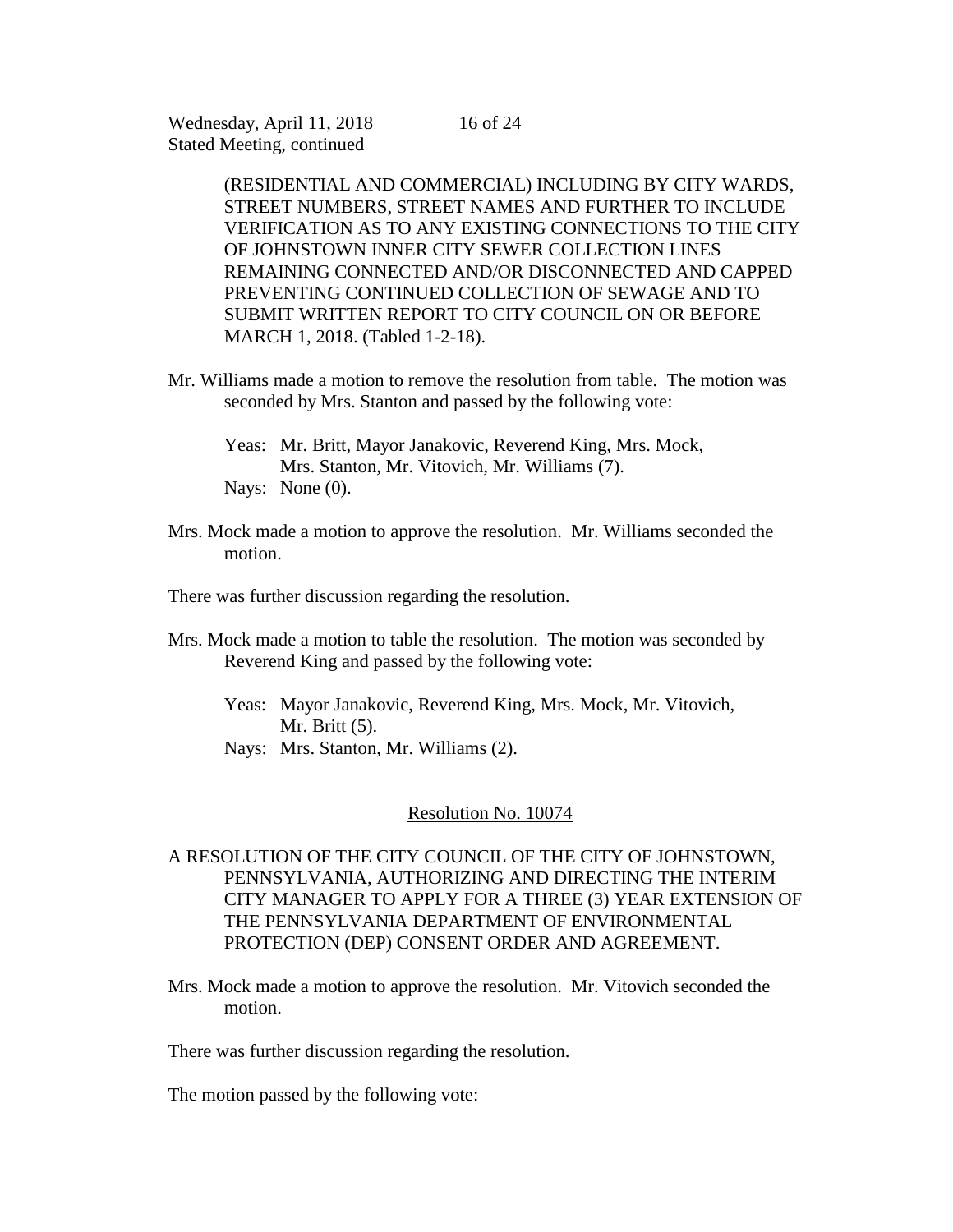Yeas: Reverend King, Mrs. Mock, Mrs. Stanton, Mr. Vitovich, Mr. Williams, Mr. Britt, Mayor Janakovic (7). Nays: None  $(0)$ .

### Resolution No. 10075

# A RESOLUTION OF THE CITY COUNCIL OF THE CITY OF JOHNSTOWN, PENNSYLVANIA, AUTHORIZING AND DIRECTING THE INTERIM CITY MANAGER TO WORK WITH THE COUNTY IN SUBMITTING A GRANT APPLICATION TO THE PENNSYLVANIA CENTER FOR CRIME AND DELINQUENCY (PCCD) FOR A YOUTH CRIME DIVERSION PROGRAM IN THE AMOUNT OF \$98,550.

Reverend King made a motion to approve the resolution. The motion was seconded by Mr. Vitovich and passed by the following vote:

Yeas: Mrs. Mock, Mrs. Stanton, Mr. Vitovich, Mr. Williams, Mr. Britt, Mayor Janakovic, Reverend King (7). Nays: None  $(0)$ .

### Resolution No. 10076

A RESOLUTION OF THE CITY COUNCIL OF THE CITY OF JOHNSTOWN, PENNSYLVANIA, AUTHORIZING AND DIRECTING THE INTERIM CITY MANAGER TO DECLINE THE PENNVEST FUNDING OFFER OF A \$10,900,000 FOR THE KERNVILLE SANITARY/STORM WATER SEPARATION PROJECT (ME#71434).

- Mr. Vitovich made a motion to approve the resolution. Mrs. Mock seconded the motion.
- Ms. Benjamin explained the original application was for a loan, and this would be to obtain a grant.

The motion passed by the following vote:

- Yeas: Mr. Britt, Mayor Janakovic, Reverend King, Mrs. Mock, Mrs. Stanton, Mr. Vitovich (6).
- Nays: Mr. Williams (1).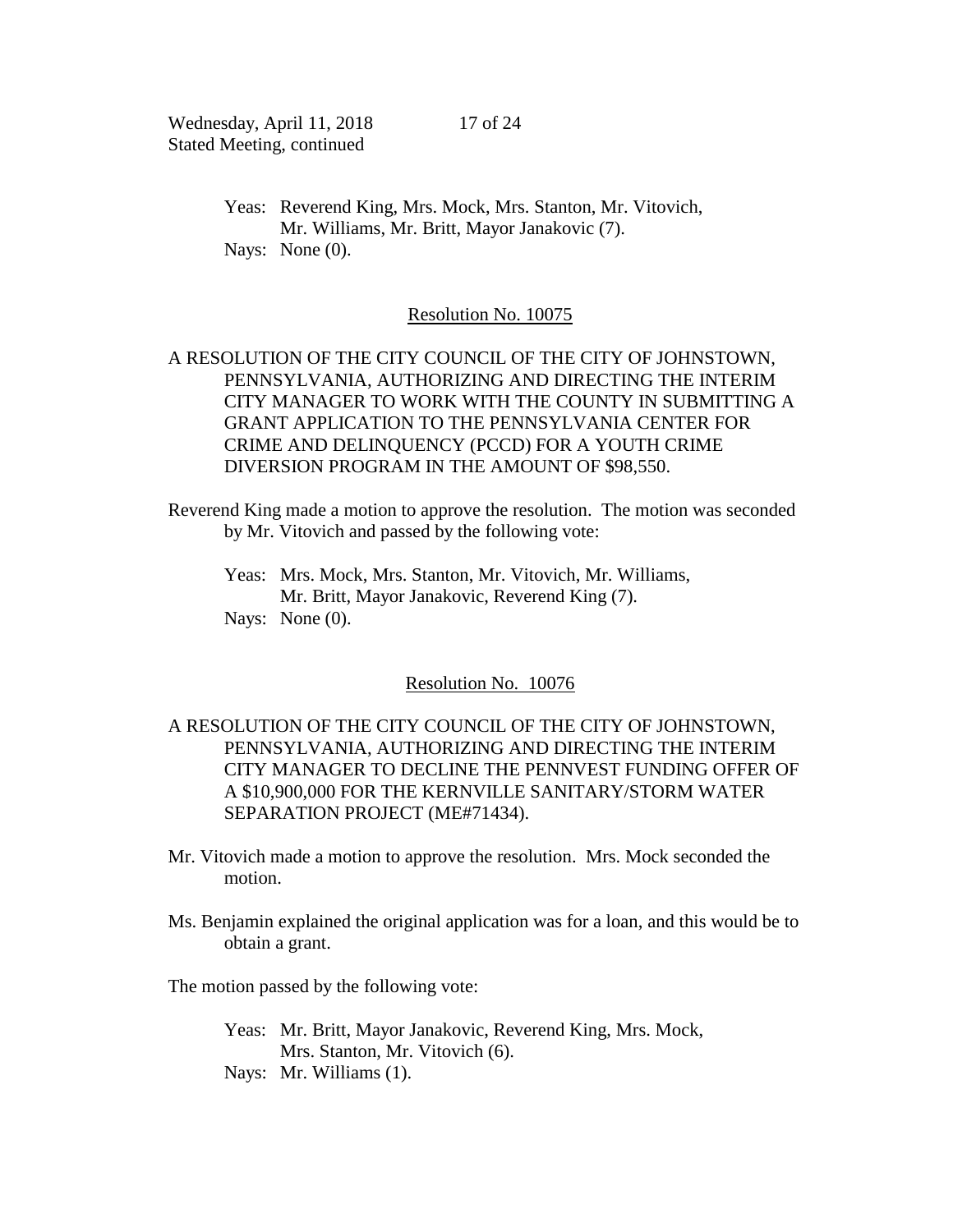18 of 24

## Resolution No. 10077

# A RESOLUTION OF THE CITY COUNCIL OF THE CITY OF JOHNSTOWN, PENNSYLVANIA, RATIFYING THE COLLECTIVE BARGAINING AGREEMENT WITH THE INTERNATIONAL ASSOCIATION OF FIREFIGHTERS LOCAL UNION NO. 463 FOR THE PERIOD OF JANUARY 1, 2018 THROUGH DECEMBER 31, 2020.

Reverend King made a motion to approve the resolution. The motion was seconded by Mrs. Mock and passed by the following vote:

Yeas: Mayor Janakovic, Reverend King, Mrs. Mock, Mrs. Stanton, Mr. Vitovich, Mr. Williams, Mr. Britt (7). Nays: None (0).

## Resolution No. 10078

A RESOLUTION OF THE CITY COUNCIL OF THE CITY OF JOHNSTOWN, CAMBRIA COUNTY, PENNSYLVANIA, AUTHORIZING AND DIRECTING THE INTERIM CITY MANAGER TO SIGN AN AGREEMENT FOR THE PROPOSAL SUBMITTED BY RDM-JOHNSTOWN, LLC TO PROVIDE BILLING AND COLLECTION SERVICES OF THE CITY OF JOHNSTOWN SEWER RENTAL FEES.

Mr. Vitovich made a motion to approve the resolution. Mrs. Mock seconded the motion.

There was further discussion regarding the matter.

Yeas: Mrs. Mock, Mr. Vitovich, Mr. Williams, Mr. Britt, Mayor Janakovic (5).

Nays: Reverend King, Mrs. Stanton (2).

Resolution No. 10079

A RESOLUTION OF THE CITY COUNCIL OF THE CITY OF JOHNSTOWN, PENNSYLVANIA, AUTHORIZING THE INTERIM CITY MANAGER AND THE DEPARTMENT OF COMMUNITY AND ECONOMIC DEVELOPMENT (DCED) TO SIGN AN AGREEMENT WITH HEBERLING ASSOCIATES, INC. FOR A JOHNSTOWN HISTORIC RESOURCE SURVEY. THE CITY OF JOHNSTOWN, DEPARTMENT OF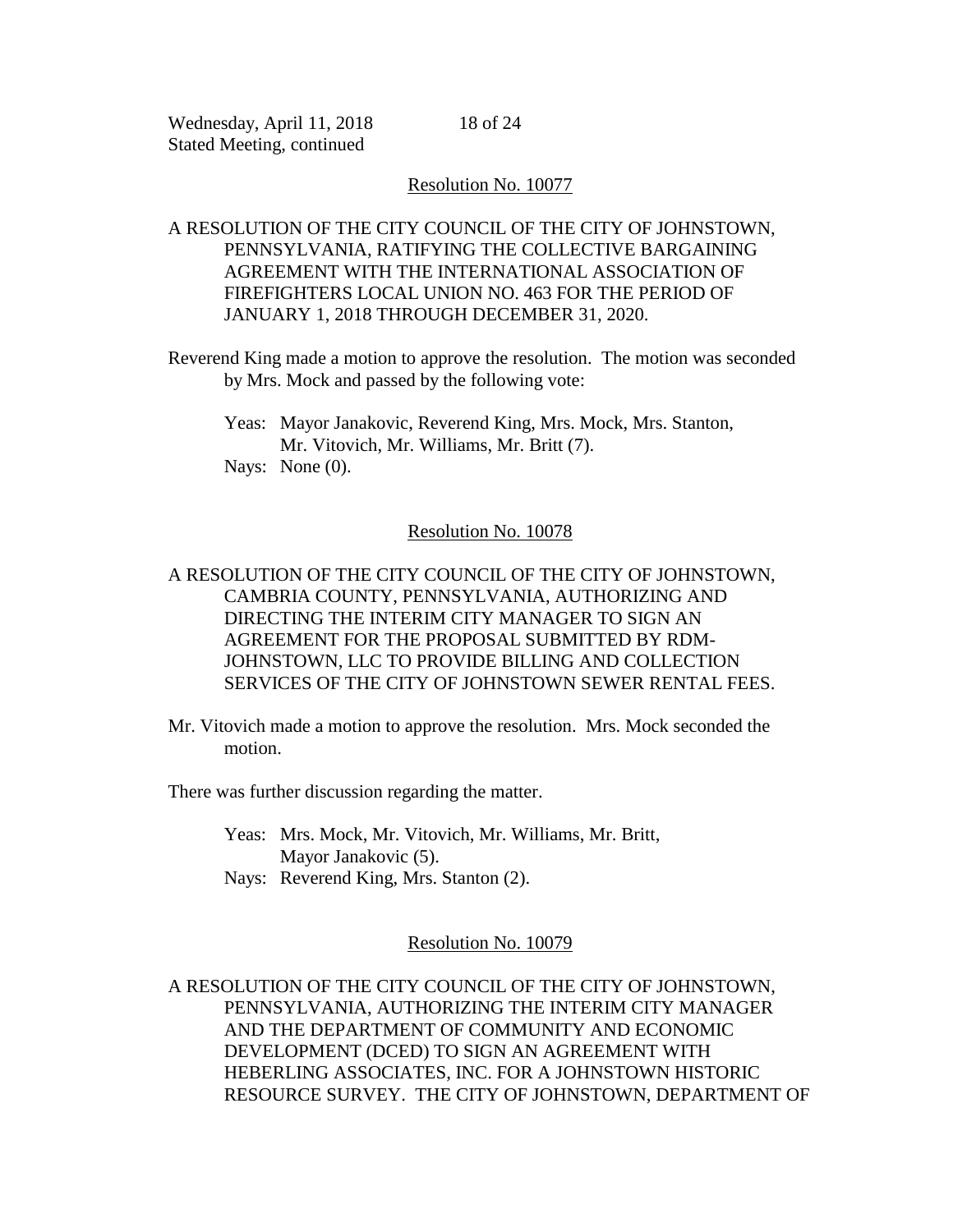19 of 24

COMMUNITY AND ECONOMIC DEVELOPMENT (DCED) ARE UNDERTAKING A CITY-WIDE EFFORT TO IDENTIFY HISTORIC PROPERTIES IN THE CITY OF JOHNSTOWN AS PER THE ADVISEMENT OF THE PENNSYLVANIA STATE HISTORIC PRESERVATION OFFICE (PASHPO). THE SURVEY WILL CONSIST OF SEVERAL PHASES TO COMPLETE THIS REQUEST. PHASE 1 WILL INCLUDE THE FOLLOWING AREAS: MOXHAM, KERNVILLE, HORNERSTOWN, AND THE CENTRAL BUSINESS DISTRICT OUTSIDE OF THE PREVIOUSLY SURVEYED AREAS.

- Mr. Vitovich made a motion to approve the resolution. Mrs. Mock seconded the motion.
- Mr. Davis indicated this would be grant funding that would allow for less paperwork regarding the demolition of a building. He further stated the City has an agreement whereby 20 percent of the grant monies will go to Johnstown Area Heritage Association (JAHA) for overseeing this effort.

The motion passed by the following vote:

Yeas: Mrs. Mock, Mrs. Stanton, Mr. Vitovich, Mr. Britt, Mayor Janakovic, Reverend King. (6). Nays: Mr. Williams (1).

### Resolution No. 10080

# A RESOLUTION OF THE CITY COUNCIL OF THE CITY OF JOHNSTOWN, CAMBRIA COUNTY, PENNSYLVANIA, AUTHORIZING AND DIRECTING THE INTERIM CITY MANAGER TO SIGN AN AMENDED AGREEMENT FOR AN EXTENSION OF SERVICES WITH THE HUMANE SOCIETY OF CAMBRIA COUNTY TO PROVIDE DOMESTIC ANIMAL CONTROL FOR THE CITY OF JOHNSTOWN.

- Mr. Vitovich made a motion to approve the resolution. Mrs. Mock seconded the motion.
- Mr. Davis explained this was an extension of the original three-month agreement.

The motion passed by the following vote:

Yeas: Mrs. Stanton, Mr. Vitovich, Mr. Williams, Mr. Britt, Mayor Janakovic, Reverend King, Mrs. Mock. (7).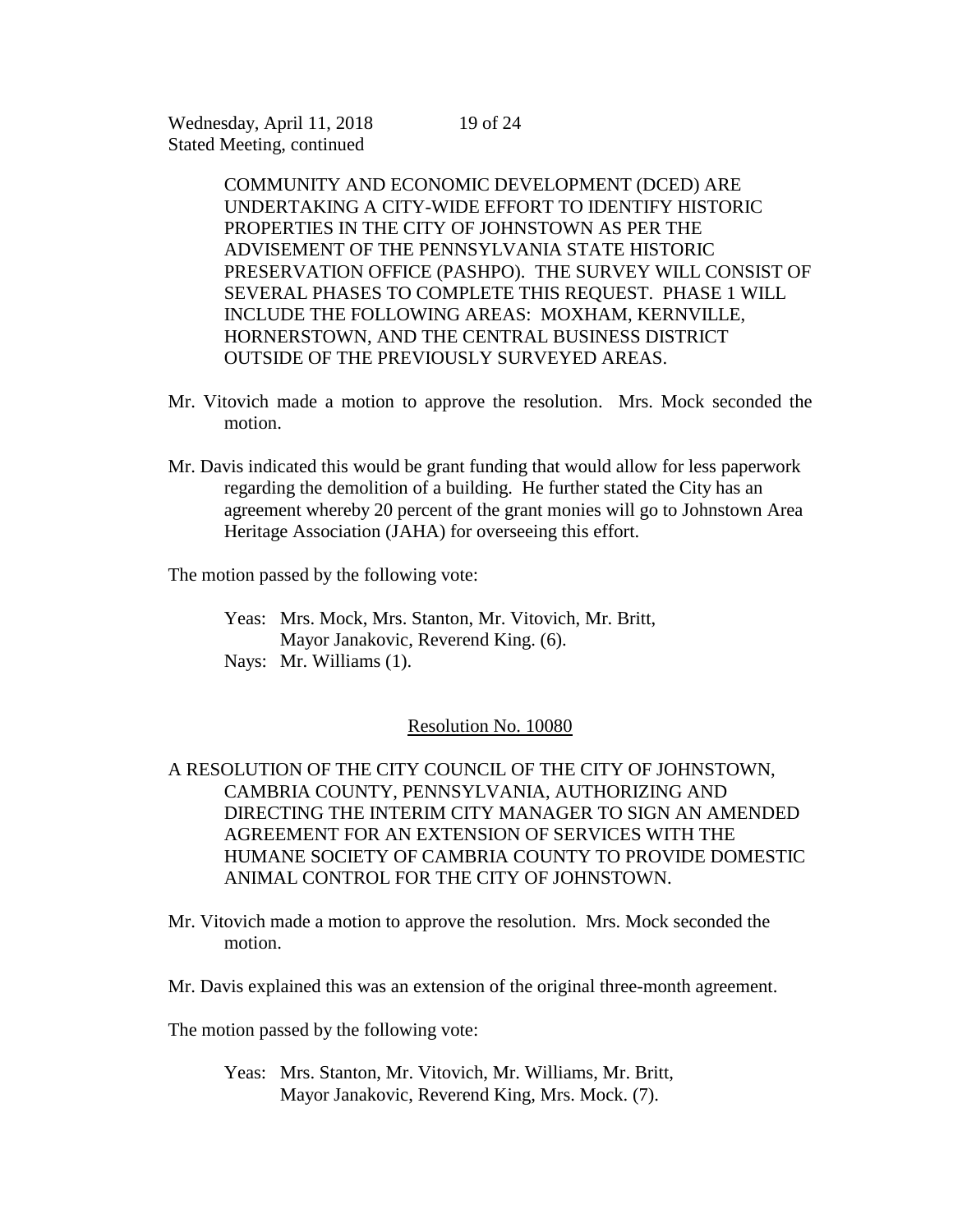20 of 24

Nays: None  $(0)$ .

#### Resolution No. 10081

# A RESOLUTION OF THE CITY COUNCIL OF THE CITY OF JOHNSTOWN, PENNSYLVANIA, AUTHORIZING THE INTERIM CITY MANAGER TO SIGN ALL DOCUMENTS NECESSARY TO APPLY FOR FUNDING ASSISTANCE FROM THE PENNSYLVANIA INFRASTRUCTURE INVESTMENT AUTHORITY IN THE AMOUNT OF \$10,900,000.00 TO BE USED TOWARDS IMPROVEMENTS TO THE INNER CITY SEWER SYSTEM IN THE KERNVILLE AREA OF THE CITY OF JOHNSTOWN.

- Mr. Vitovich made a motion to approve the resolution. The motion was seconded by Mrs. Mock and passed by the following vote:
	- Yeas: Mr. Vitovich, Mr. Britt, Mayor Janakovic, Reverend King, Mrs. Mock  $(5)$ .
	- Nays: Mr. Williams, Mrs. Stanton (2).

#### Resolution No.

A RESOLUTION OF THE CITY COUNCIL OF THE CITY OF JOHNSTOWN, CAMBRIA COUNTY, PENNSYLVANIA, DIRECTING THAT "REQUEST FOR PROPOSALS" BE PREPARED/DEVELOPED AND ADVERTISED SEEKING SUBMISSIONS FOR THE EXCLUSIVE A), RIGHTS FOR EVENT PROMOTIONS; B), SCHEDULING; C), STADIUM MANAGEMENT OPERATIONS; AND D), CONCESSION OPERATIONS AT THE POINT STADIUM; E), INCLUDING WITH AN OPTION BEING AWARDED "NAMING RIGHTS" TO THE FACILITY (POINT STADIUM).

- Mrs. Mock made a motion to table the resolution. The motion was seconded by Mr. Vitovich and passed by the following vote:
	- Yeas: Mr. Britt, Mayor Janakovic, Reverend King, Mrs. Mock, Mr. Vitovich (5).
	- Nays: Mr. Williams, Mrs. Stanton (2).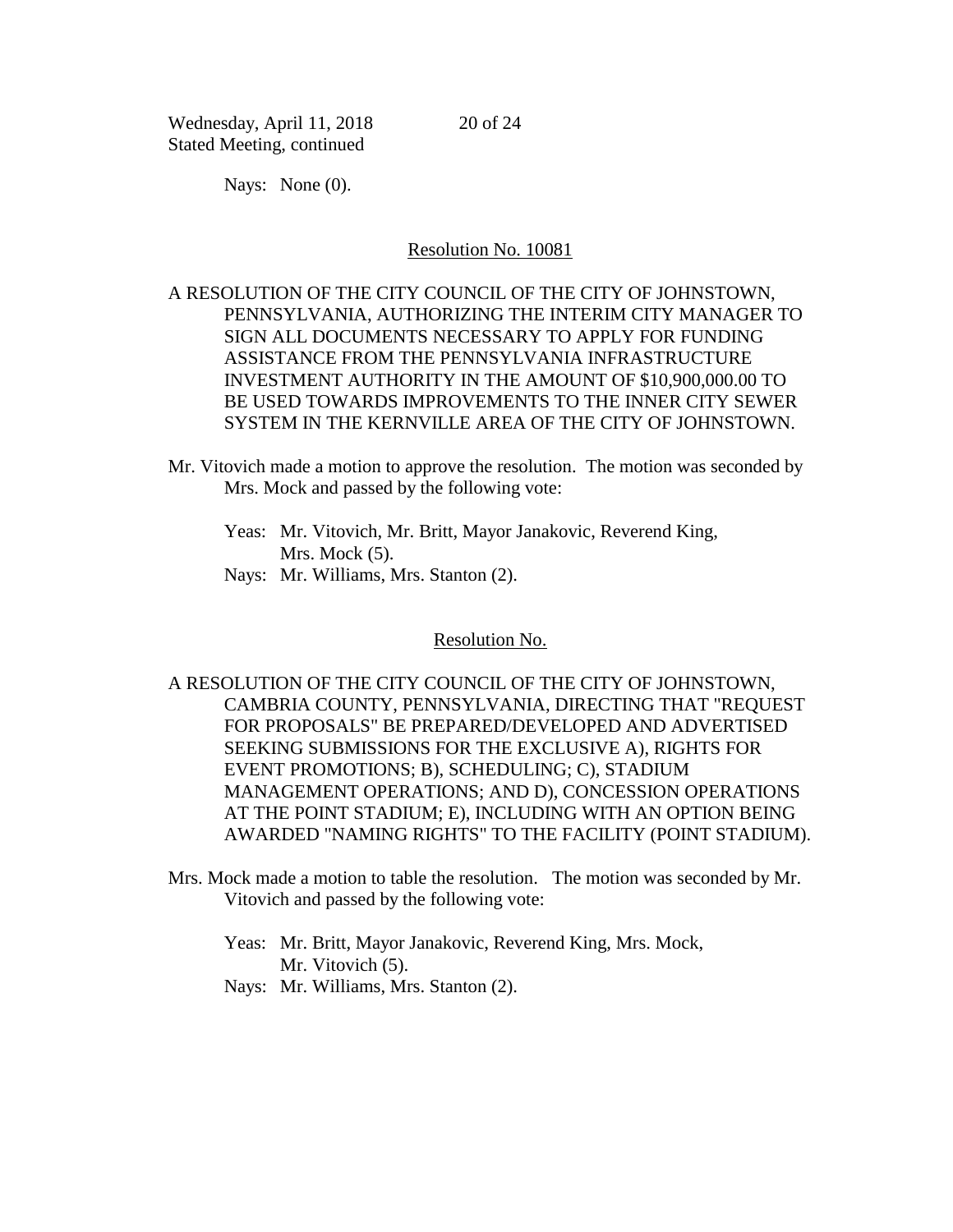### Resolution No. 10082

A RESOLUTION OF CITY COUNCIL OF THE CITY OF JOHNSTOWN, PENNSYLVANIA, AUTHORIZING THE INTERIM CITY MANAGER TO SIGN ALL DOCUMENTS NECESSARY TO APPLY FOR A GRANT THROUGH THE PA DEPARTMENT OF COMMUNITY AND ECONOMIC DEVELOPMENT TO ASSIST WITH REMEDIATION EFFORTS PERTAINING TO ROXBURY PARK IN THE AMOUNT \$250,000.00.

- Mrs. Mock made a motion to approve the resolution. The motion was seconded by Mr. Vitovich and passed by the following vote:
	- Yeas: Mr. Britt, Mayor Janakovic, Reverend King, Mrs. Mock, Mrs. Stanton, Mr. Vitovich, Mr. Williams (7).

Nays: None (0).

### Resolution No.

- A RESOLUTION OF THE CITY COUNCIL OF THE CITY OF JOHNSTOWN, CAMBRIA COUNTY, PENNSYLVANIA, DIRECTING THE BEARD LEGAL GROUP-CITY SOLICITORS TO FILE ALL NECESSARY CIVIL LEGAL ACTIONS WITH THE CAMBRIA COUNTY COURT OF COMMON PLEAS FOR THE DEFAULT IN TERMS AND CONDITIONS OF ECONOMIC DEVELOPMENT LOANS GRANTED UNDER THE CITY'S ECONOMIC DEVELOPMENT REVOLVING LOAN PROGRAMS, AND SPECIFIC TO (1) PRESS AT THE PARK (2013 UDAG LOAN \$31,250); (2) INVESTAR REDEVELOPMENT (2004 JOBS LOAN \$30,000 AND 2011 UDAG LOAN \$10,000); (3) FLOOD CITY LODGE #371 (2010 UDAG LOAN \$26,400); (4) SCHRADER FLOWER SHOP (2011 JOBS LOAN \$12,700); (5) POINT PUB (2011 JOBS LOAN \$45,000); (6) 110 FRANKLIN STREET (2006 JOB LOAN \$30,327)(INFORMATION BASED ON CITY RECORDS OBTAINED BY 1/2/18 RIGHT TO KNOW REQUEST.
- Mr. Williams made a motion to approve the resolution. Mrs. Stanton seconded the motion.
- Mr. Davis explained that some of these accounts were current, some were paid off, including the Point Pub, one was being renegotiated, and Press @ The Park will be paid off next month. The amounts noted were the original loan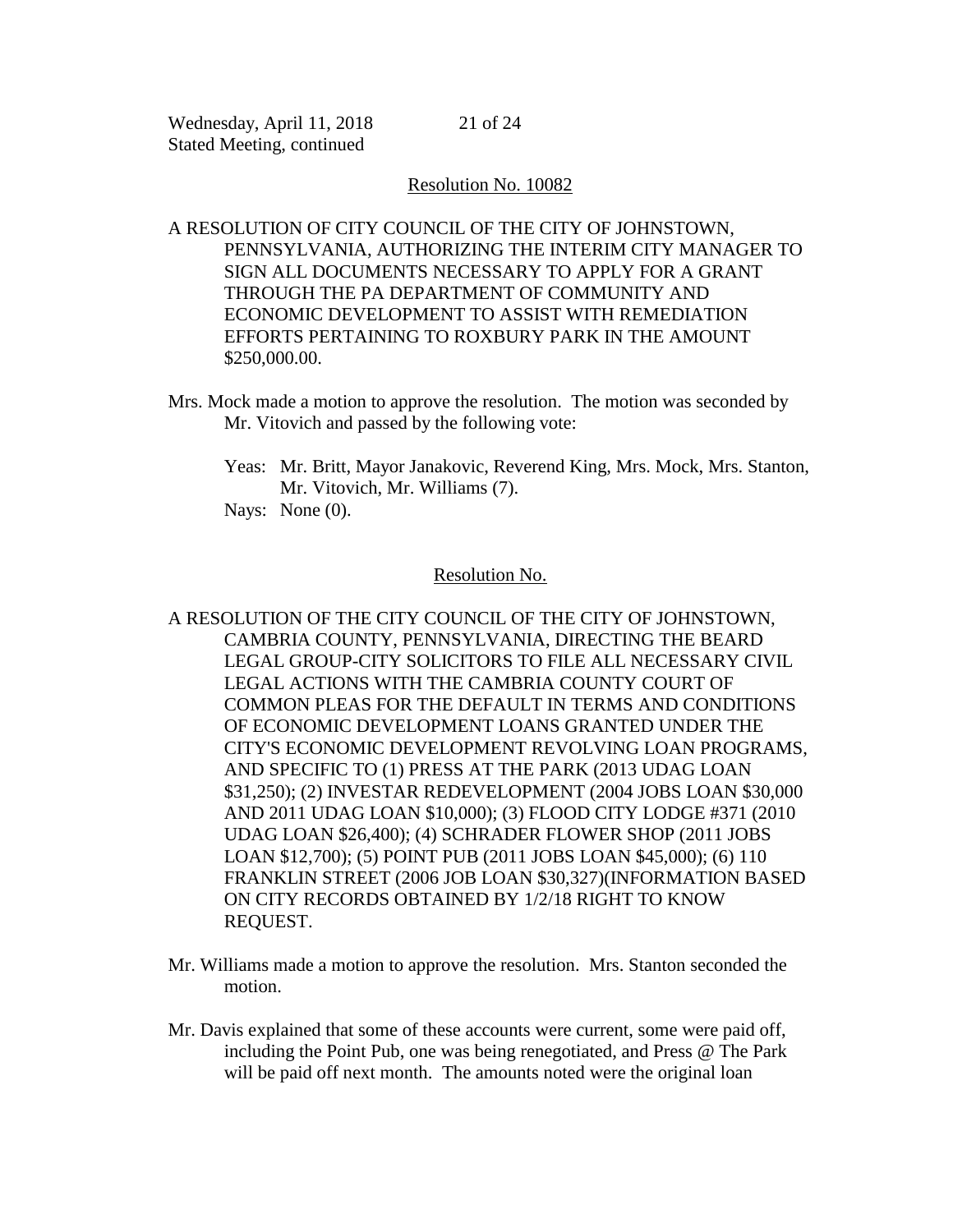> amounts and not the current balances. There was further discussion regarding the resolution.

22 of 24

The motion failed by the following vote:

Yeas: Mrs. Stanton, Mr. Williams (2). Nays: Mayor Janakovic, Reverend King, Mrs. Mock, Mr. Vitovich, Mr. Britt (5).

Mr. Williams objected to Mr. Britt voting on the resolution.

## Resolution No. 10083

- A RESOLUTION OF THE CITY COUNCIL OF THE CITY OF JOHNSTOWN, CAMBRIA COUNTY, PENNSYLVANIA, DIRECTING THE INTERIM CITY MANAGER TO PLACE AN ADVERTISEMENT/PUBLIC NOTICE OF THE CITY COUNCIL ACCEPTING APPLICATIONS FROM INTERESTED NON-CITY RESIDENTS RESIDING WITHIN THE SERVICE AREA OF THE GREATER JOHNSTOWN WATER AUTHORITY FOR APPOINTMENT TO THE GREATER JOHNSTOWN WATER AUTHORITY BOARD OF COMMISSIONERS FOR THE UNEXPIRED TERM OF THE LATE EDWARD CERNIC, SR. (DECEASED) TO EXPIRE ON DECEMBER 31, 2019.
- Mr. Vitovich made a motion to approve the resolution. Mrs. Mock seconded the motion.

There was a moment of silence for Edward Cernic, Sr., who recently passed away.

The motion passed by the following vote:

Yeas: Reverend King, Mrs. Mock, Mrs. Stanton, Mr. Vitovich, Mr. Williams, Mr. Britt, Mayor Janakovic (7). Nays: None  $(0)$ .

### NEW BUSINESS

Mr. Williams provided a submission from the Petitioners' Committee to issue a referendum on the Administrative Code.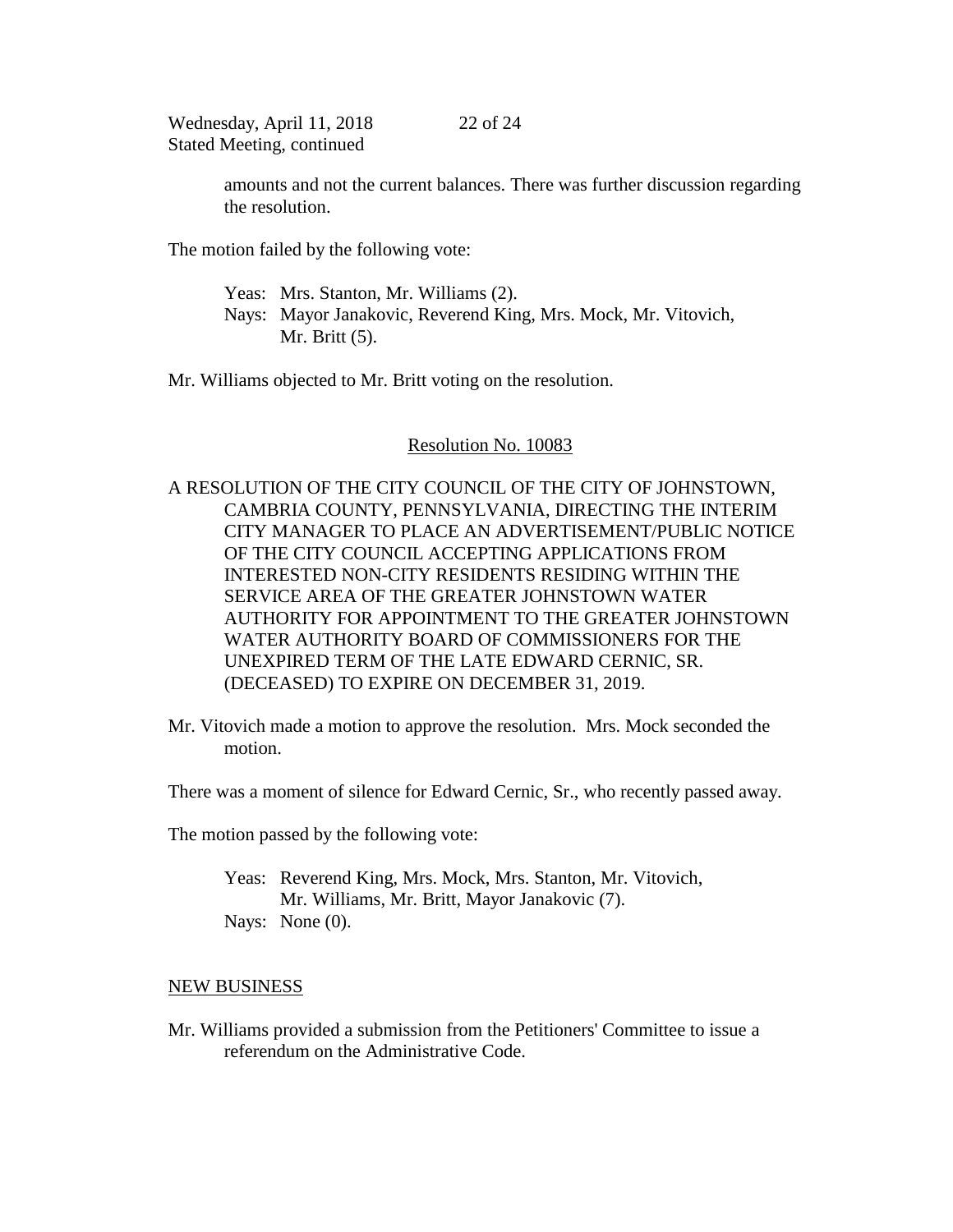#### OLD BUSINESS

Planning Commission Appointment Nominations as follows:

Mr. Vitovich made a motion to nominate Barry Gallagher. Mrs. Mock seconded the motion.

23 of 24

- Mr. Britt made a motion to nominate Pete Vizza. Mrs. Mock and Mr. Vitovich seconded the motion.
- Mrs. Stanton made a motion to nominate Lindy Yutzy. There was no second to the motion.
- Mrs. Stanton made a motion to nominate John DeBartola. There was no second to the motion.
- Mrs. Mock made a motion to vote on the two nominees, Barry Gallagher and Pete Vizza. The motion was seconded by Mr. Vitovich and passed by the following vote:
	- Yeas: Mrs. Mock, Mr. Vitovich, Mr. Britt, Mayor Janakovic, Reverend King (5).
	- Nays: Mrs. Stanton, Mr. Williams (2).

### PUBLIC COMMENT-NONAGENDA ITEMS

John DeBartola, 1197 Bedford Street, Johnstown, reminded Council of the Saturday, April 28, 2018, tree planting downtown starting at 9:00 a.m. Mr. DeBartola noted that if not working, he would be attending the rescheduled cleanup in the West End.

He noted that the residents of Coopersdale would be present at the Planning Commission meeting on April 17, 2018, at 5:00 p.m. to protest the zoning request of former Councilmember William Gentile.

Mayor Janakovic noted that the property being protested was formerly a rundown playground/tennis court that kids were damaging as well as being injured. He referred to it as an "insurance nightmare" and further that it was a property not in taxation.